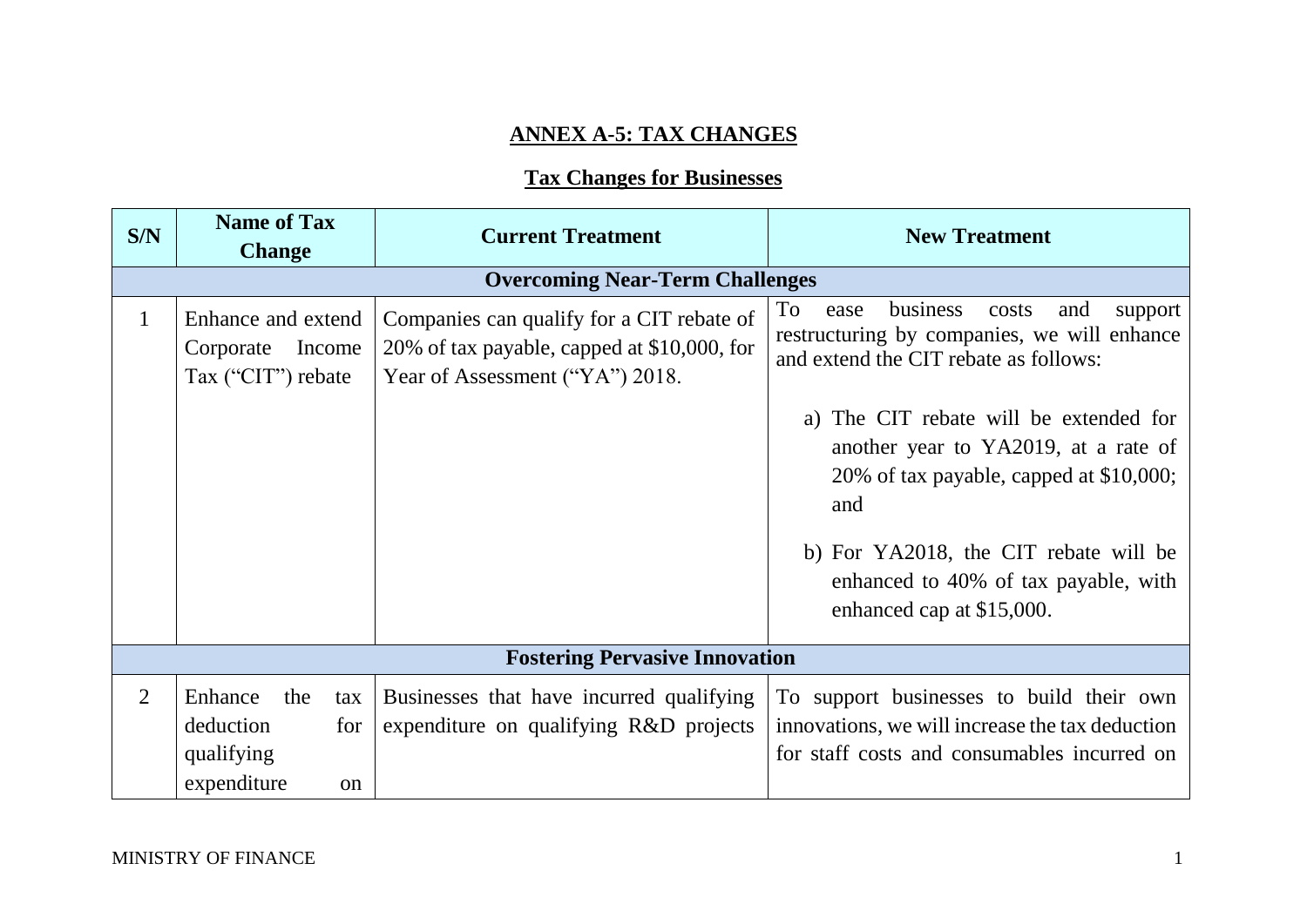| S/N            | <b>Name of Tax</b><br><b>Change</b>                                                                            | <b>Current Treatment</b>                                                                                                                                                                                          | <b>New Treatment</b>                                                                                                                                                                                                                                                                                                                    |
|----------------|----------------------------------------------------------------------------------------------------------------|-------------------------------------------------------------------------------------------------------------------------------------------------------------------------------------------------------------------|-----------------------------------------------------------------------------------------------------------------------------------------------------------------------------------------------------------------------------------------------------------------------------------------------------------------------------------------|
|                | qualifying research<br>development<br>and<br>("R&D")<br>projects<br>performed<br>in<br>Singapore               | performed in Singapore can claim the<br>following:<br>a) $150\%$ tax deduction <sup>1</sup> for staff costs<br>and consumables incurred, and<br>b) $100\%$ tax deduction $2$ for other<br>qualifying expenditure. | qualifying R&D projects performed in<br>Singapore from 150% to $250\%$ <sup>3</sup> .<br>All other conditions of the scheme remain<br>unchanged.<br>This change will take effect from YA2019 to<br>YA2025.                                                                                                                              |
| $\mathfrak{Z}$ | Enhance<br>the<br>tax<br>deduction for costs<br>protecting<br><sub>on</sub><br>intellectual property<br>("IP") | Businesses that have incurred qualifying IP<br>registration costs can claim 100% tax<br>$deduction4$ on such costs.<br>The scheme is scheduled to lapse after<br>YA2020.                                          | To encourage businesses, in particular smaller<br>ones, to register and protect their IPs, we will:<br>a) Extend the scheme till YA2025; and<br>b) Enhance the tax deduction to 200% for<br>the first $$100,000$ of qualifying IP<br>registration costs incurred for each YA.<br>This change will take effect from YA2019 to<br>YA2025. |

<sup>&</sup>lt;sup>1</sup> Under Section 14D(1) (i.e., 100% tax deduction) and Section 14DA(1) (i.e., 50% tax deduction) of the ITA

<sup>&</sup>lt;sup>2</sup> Under Section  $14D(1)$  of the ITA.

 $3$  To be under Section 14D(1) (i.e., 100% tax deduction) and Section 14DA(1) (i.e., 150% tax deduction) of the ITA

<sup>4</sup> Under Section 14A(1) of the ITA.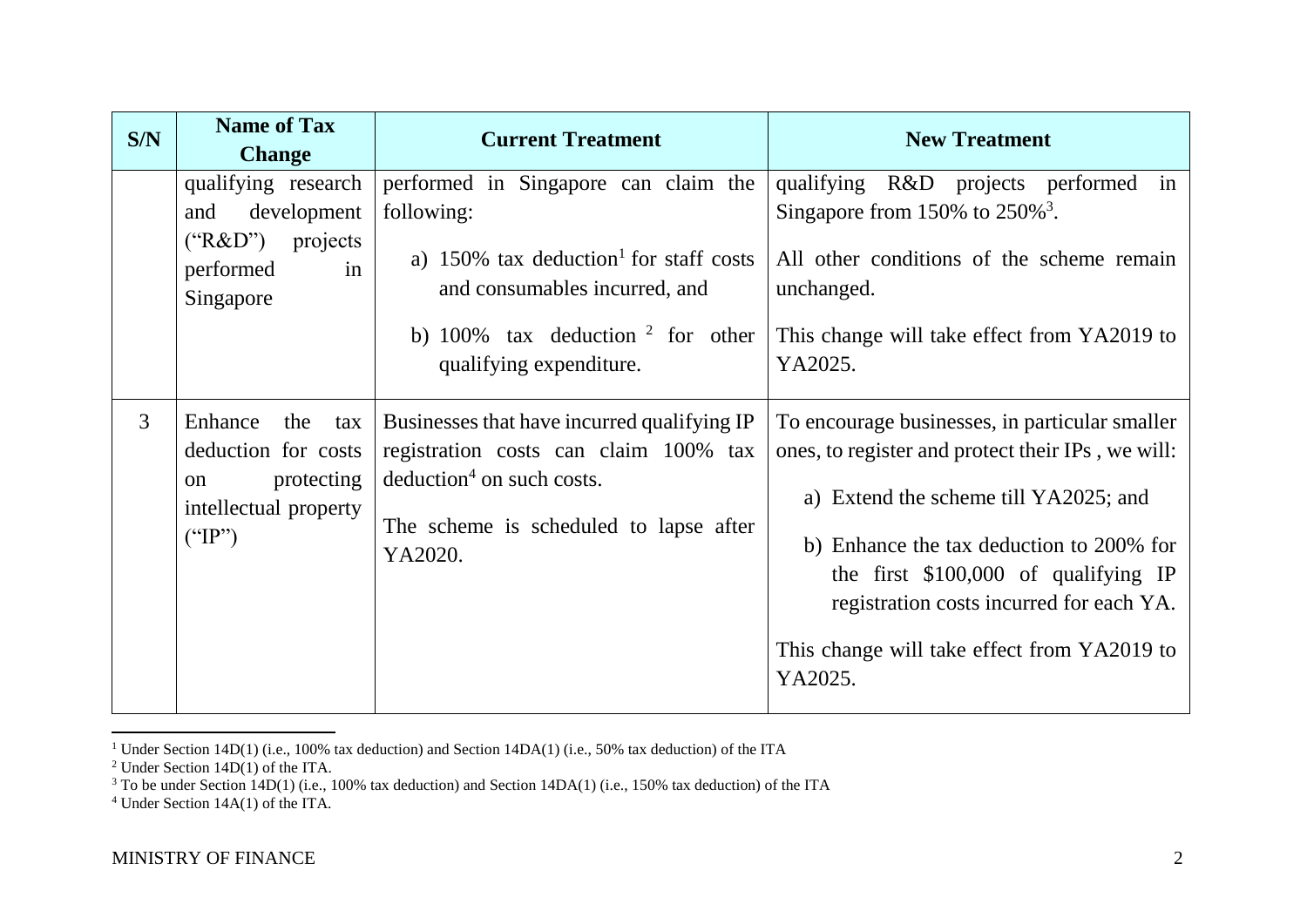| S/N            | <b>Name of Tax</b><br><b>Change</b>                                | <b>Current Treatment</b>                                                                                                  | <b>New Treatment</b>                                                                                                                                                                                                                                                                                                                                                                                                                                                                                                                                  |
|----------------|--------------------------------------------------------------------|---------------------------------------------------------------------------------------------------------------------------|-------------------------------------------------------------------------------------------------------------------------------------------------------------------------------------------------------------------------------------------------------------------------------------------------------------------------------------------------------------------------------------------------------------------------------------------------------------------------------------------------------------------------------------------------------|
| $\overline{4}$ | Enhance<br>the<br>tax<br>deduction for costs<br>on IP in-licensing | Businesses that have incurred qualifying IP<br>in-licensing costs can claim 100% tax<br>$deduction5$ on such costs.       | To support businesses to buy and use new<br>solutions, we will enhance the tax deduction<br>from 100% to 200% for the first $$100,000$ of<br>qualifying IP in-licensing costs incurred for<br>each YA.<br>Qualifying IP in-licensing costs include<br>payments made by a qualifying person to<br>publicly funded research performers or other<br>businesses, but exclude related party licensing<br>payments, or payments for IP where any<br>allowance was previously made to that person.<br>This change will take effect from YA2019 to<br>YA2025. |
|                |                                                                    | <b>Building Deep Capabilities</b>                                                                                         |                                                                                                                                                                                                                                                                                                                                                                                                                                                                                                                                                       |
| 5              | <b>Enhance the Double</b><br>Tax Deduction for                     | Under the DTDi scheme, businesses are<br>allowed tax deduction of 200%,<br>on<br>qualifying<br>market<br>expansion<br>and | To further encourage internationalisation, the<br>\$100,000 expenditure cap for claims without<br>prior approval from IE Singapore or STB will<br>be raised to \$150,000 per YA. Businesses can                                                                                                                                                                                                                                                                                                                                                       |

 $\overline{a}$ <sup>5</sup> Under Sections 14 or 14D of the ITA.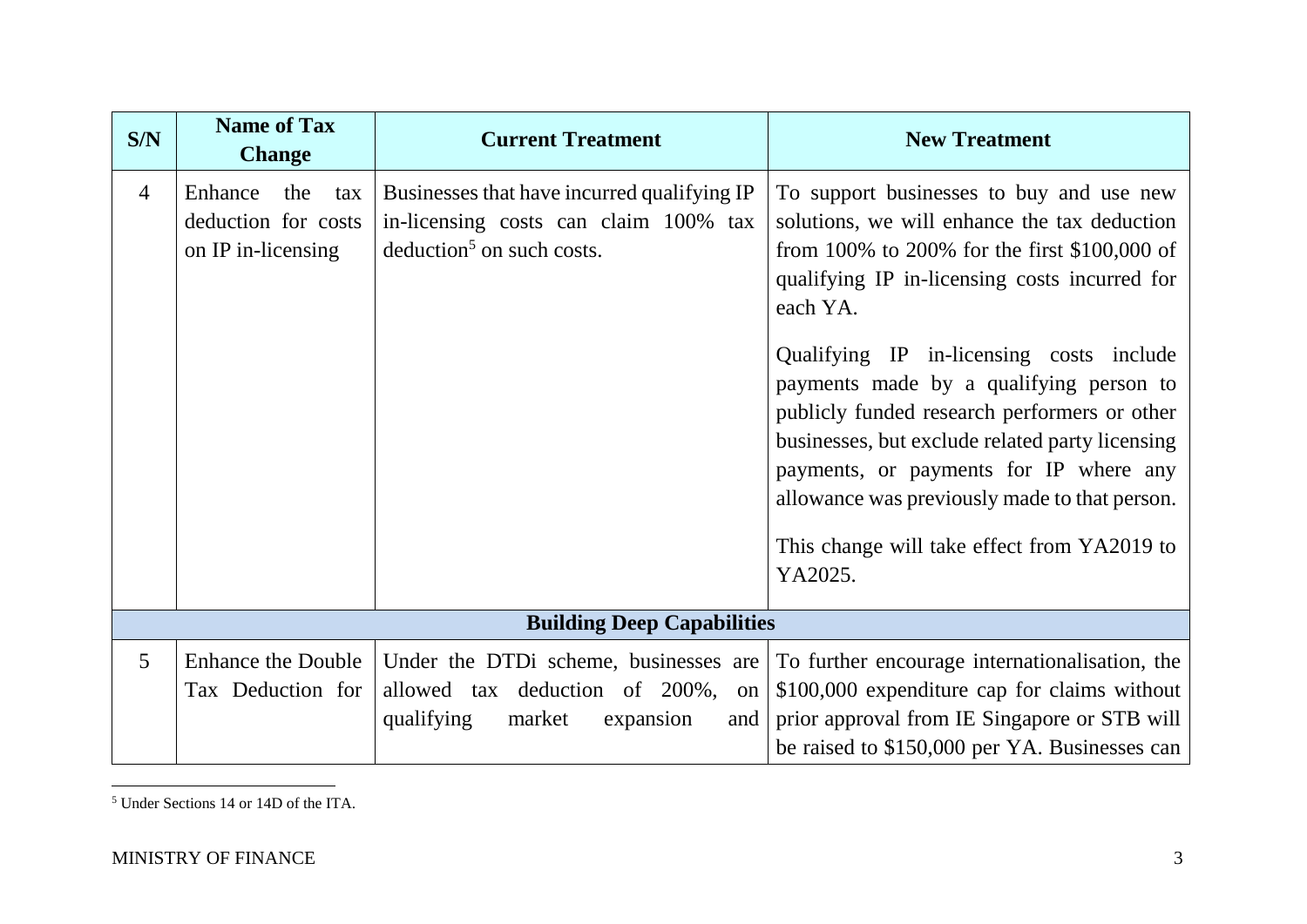| S/N | <b>Name of Tax</b><br><b>Change</b>     | <b>Current Treatment</b>                                                                                                                                                                                                                                                                                                                                                                                                                                                                                              | <b>New Treatment</b>                                                                                                                                                                                                                                                                                                                                                           |
|-----|-----------------------------------------|-----------------------------------------------------------------------------------------------------------------------------------------------------------------------------------------------------------------------------------------------------------------------------------------------------------------------------------------------------------------------------------------------------------------------------------------------------------------------------------------------------------------------|--------------------------------------------------------------------------------------------------------------------------------------------------------------------------------------------------------------------------------------------------------------------------------------------------------------------------------------------------------------------------------|
|     | Internationalisation<br>("DTDi") scheme | investment development expenses <sup>6</sup> , subject<br>to approval from IE Singapore or STB.<br>No prior approval is needed from IE<br>Singapore or STB for tax deduction on the<br>first \$100,000 of qualifying expenses<br>incurred on the following activities for each<br>YA:<br>business<br>development<br>a) Overseas<br>trips/missions;<br>b) Overseas<br>investment<br>study<br>trips/missions;<br>c) Participation in overseas trade fairs;<br>and<br>d) Participation in approved local trade<br>fairs. | continue to apply to IE Singapore or STB on<br>qualifying expenses exceeding \$150,000, or on<br>incurred on other qualifying<br>expenses<br>activities.<br>All other conditions of the scheme remain the<br>same.<br>This change will apply to qualifying expenses<br>incurred on or after YA2019.<br>IE and STB will release further details of the<br>change by April 2018. |
| 6   | Adjustment to the<br>Start-Up<br>Tax    | A new company can, subject to conditions,<br>qualify for, in each of the first three YAs:                                                                                                                                                                                                                                                                                                                                                                                                                             | As we strengthen support for firms to build<br>capabilities, we will adjust the tax exemption<br>under the SUTE scheme to:                                                                                                                                                                                                                                                     |

 $\overline{a}$ <sup>6</sup> Sections 14B and 14K of the ITA.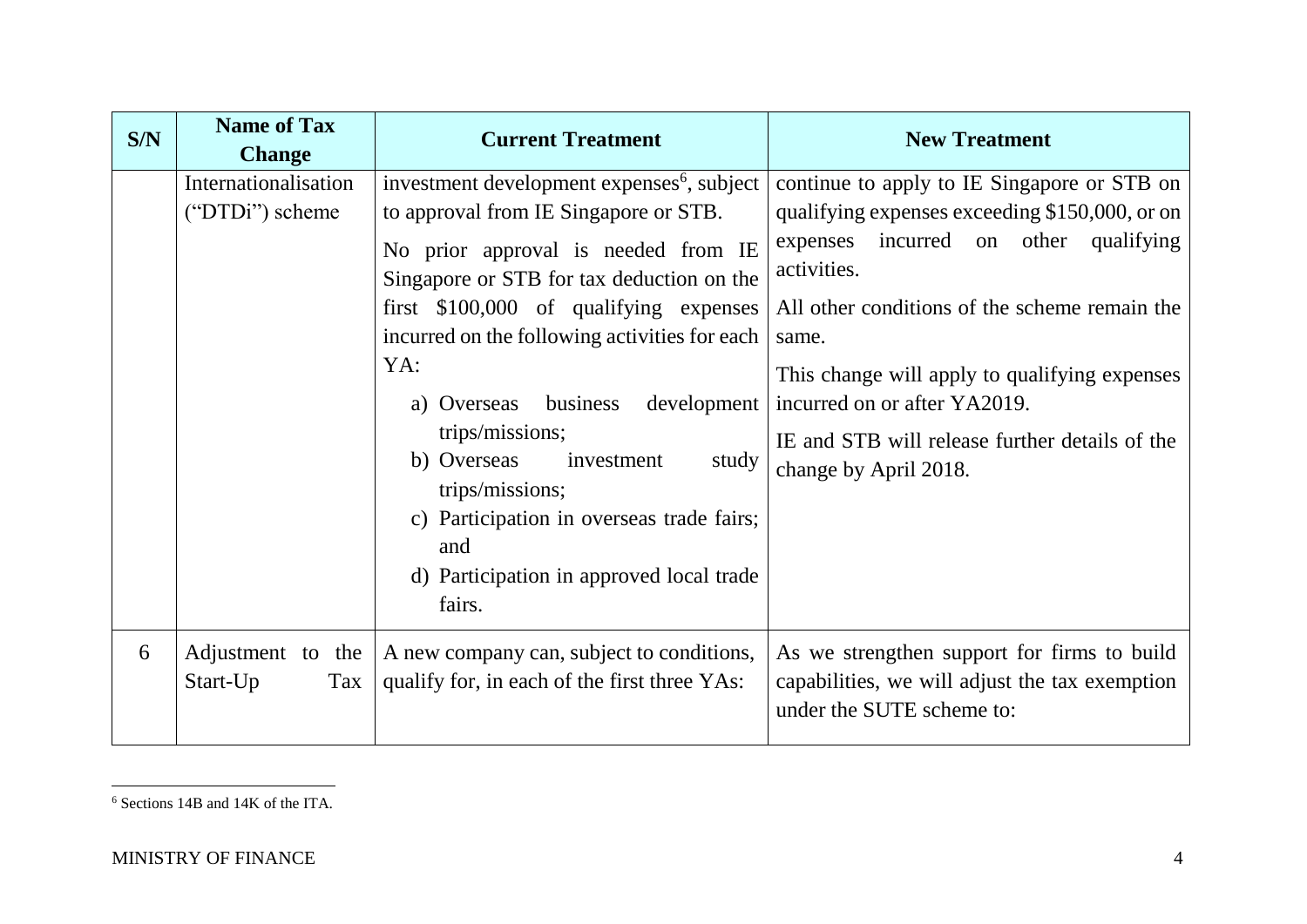| S/N            | <b>Name of Tax</b><br><b>Change</b>                                | <b>Current Treatment</b>                                                                                                                                                                                                                                                                          | <b>New Treatment</b>                                                                                                                                                                                                                                                                                                                                                                                                                                                                                         |
|----------------|--------------------------------------------------------------------|---------------------------------------------------------------------------------------------------------------------------------------------------------------------------------------------------------------------------------------------------------------------------------------------------|--------------------------------------------------------------------------------------------------------------------------------------------------------------------------------------------------------------------------------------------------------------------------------------------------------------------------------------------------------------------------------------------------------------------------------------------------------------------------------------------------------------|
|                | Exemption<br>("SUTE") scheme                                       | a) 100% exemption on the first<br>\$100,000 of normal chargeable<br>income*; and<br>exemption on<br>b) $50\%$<br>the next<br>\$200,000 of normal chargeable<br>income.<br>* Normal chargeable income refers to<br>chargeable income that is taxed at the<br>prevailing corporate income tax rate. | a) $75\%$ exemption on the first \$100,000 of<br>normal chargeable income; and<br>b) 50% exemption on the next $$100,000$ of<br>normal chargeable income.<br>All other conditions of the scheme remain<br>unchanged.<br>This change will take effect on or after<br>YA2020 for all qualifying companies under<br>the scheme. For example, if a qualifying<br>company's first YA is 2019, the current SUTE<br>parameters will apply in YA2019 while the<br>new parameters will apply in YAs 2020 and<br>2021. |
| $\overline{7}$ | Adjustment to the<br>Partial<br>Tax<br>Exemption ("PTE")<br>scheme | All companies (excluding those that<br>qualify for the SUTE scheme) and bodies<br>of persons, can qualify for, in each YA:<br>a) $75\%$ exemption on the first \$10,000<br>of normal chargeable income; and                                                                                       | As we strengthen support for firms to build<br>capabilities, we will adjust the tax exemption<br>under the PTE scheme to:<br>a) $75\%$ exemption on the first \$10,000 of<br>normal chargeable income; and                                                                                                                                                                                                                                                                                                   |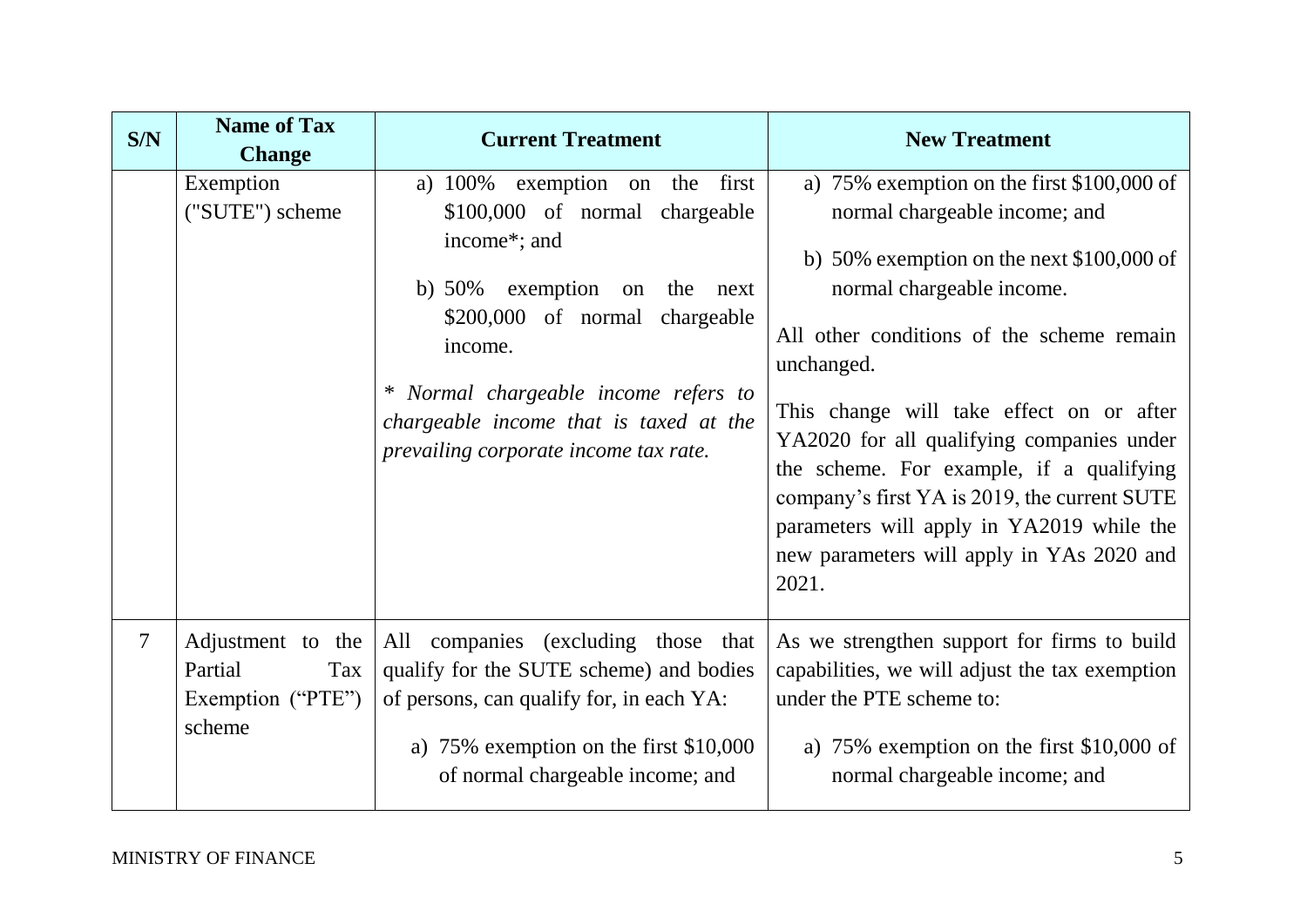| S/N | <b>Name of Tax</b><br><b>Change</b>                             | <b>Current Treatment</b>                                                                                                                                                                                       | <b>New Treatment</b>                                                                                                                                                                                                                                                                       |
|-----|-----------------------------------------------------------------|----------------------------------------------------------------------------------------------------------------------------------------------------------------------------------------------------------------|--------------------------------------------------------------------------------------------------------------------------------------------------------------------------------------------------------------------------------------------------------------------------------------------|
|     |                                                                 | b) $50\%$<br>exemption<br>the<br>next<br>on<br>\$290,000 of normal chargeable<br>income.                                                                                                                       | b) 50% exemption on the next $$190,000$ of<br>normal chargeable income.<br>All other conditions of the scheme remain<br>unchanged.<br>This change will take effect on or after<br>YA2020 for all companies (excluding those<br>that qualify for the SUTE scheme) and bodies<br>of persons. |
|     |                                                                 | <b>Encouraging a Spirit of Giving</b>                                                                                                                                                                          |                                                                                                                                                                                                                                                                                            |
| 8   | Extend the 250%<br>Tax Deduction for<br>Qualifying<br>Donations | Donors are eligible for a 250% tax<br>deduction for qualifying donations made to<br>Institutions of a Public Character ("IPCs")<br>and other qualifying recipients from 1<br>January 2016 to 31 December 2018. | To continue to encourage Singaporeans to<br>give back to community, the 250% tax<br>deduction for qualifying donations will be<br>extended for donations made on or before 31<br>December 2021.<br>All other conditions of the scheme remain the<br>same.                                  |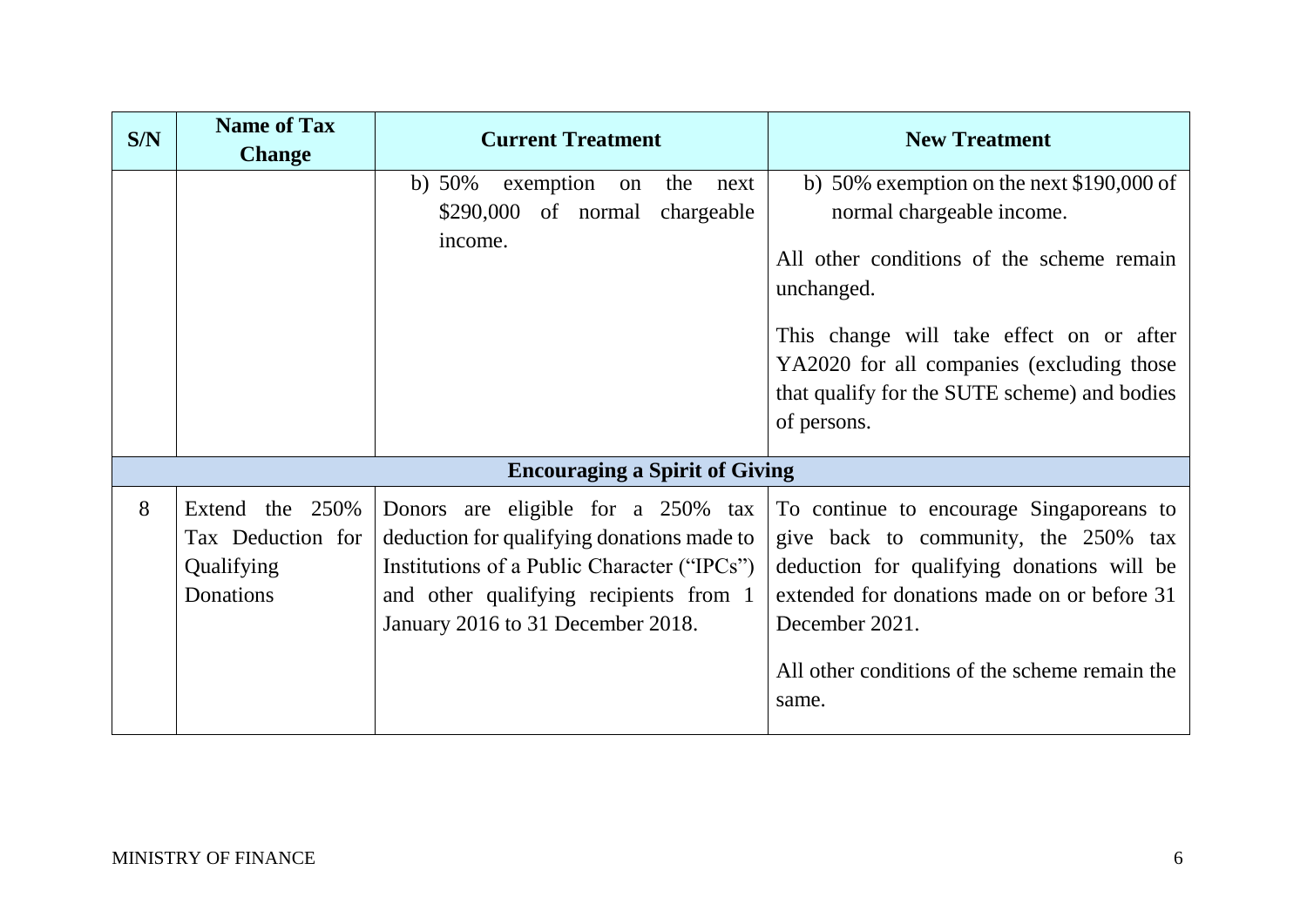| S/N | <b>Name of Tax</b><br><b>Change</b>                                  | <b>Current Treatment</b>                                                                                                                                                                                                                                                                                                                                                                             | <b>New Treatment</b>                                                                                                                                                                                                                                                                                                                  |
|-----|----------------------------------------------------------------------|------------------------------------------------------------------------------------------------------------------------------------------------------------------------------------------------------------------------------------------------------------------------------------------------------------------------------------------------------------------------------------------------------|---------------------------------------------------------------------------------------------------------------------------------------------------------------------------------------------------------------------------------------------------------------------------------------------------------------------------------------|
| 9   | <b>Extend the Business</b><br>and IPC Partnership<br>Scheme ("BIPS") | A qualifying person can, subject to<br>conditions, enjoy a total of 250% tax<br>deduction on qualifying expenditure such<br>as wages incurred by him from 1 July 2016<br>to 31 December 2018 in respect of $-$<br>a) The provision of services by his<br>qualifying employee to an IPC<br>during that period; or<br>b) The secondment of his qualifying<br>employee to an IPC during that<br>period. | To<br>employee<br>continue<br>supporting<br>volunteerism through businesses, BIPS will be<br>extended till 31 December 2021.<br>In addition, MOF and IRAS will review the<br>administrative processes for BIPS based on<br>feedback that has been received. Details of any<br>change will be announced in the second half<br>of 2018. |
|     |                                                                      | <b>Enhancing Progressivity, Fairness and Resilience of our Tax System</b>                                                                                                                                                                                                                                                                                                                            |                                                                                                                                                                                                                                                                                                                                       |
| 10  | Introduce GST on<br>imported services                                | Currently, GST is not applicable on<br>imported services provided by an overseas<br>supplier which does not have<br>an<br>establishment in Singapore.                                                                                                                                                                                                                                                | To make sure that our tax system remains fair<br>and resilient in a digital economy, we will<br>introduce GST on imported services on or<br>after 1 January 2020.<br>B2B imported services will be taxed via a<br>reverse charge mechanism. Only businesses<br>that: (i) make exempt supplies, or (ii) do not                         |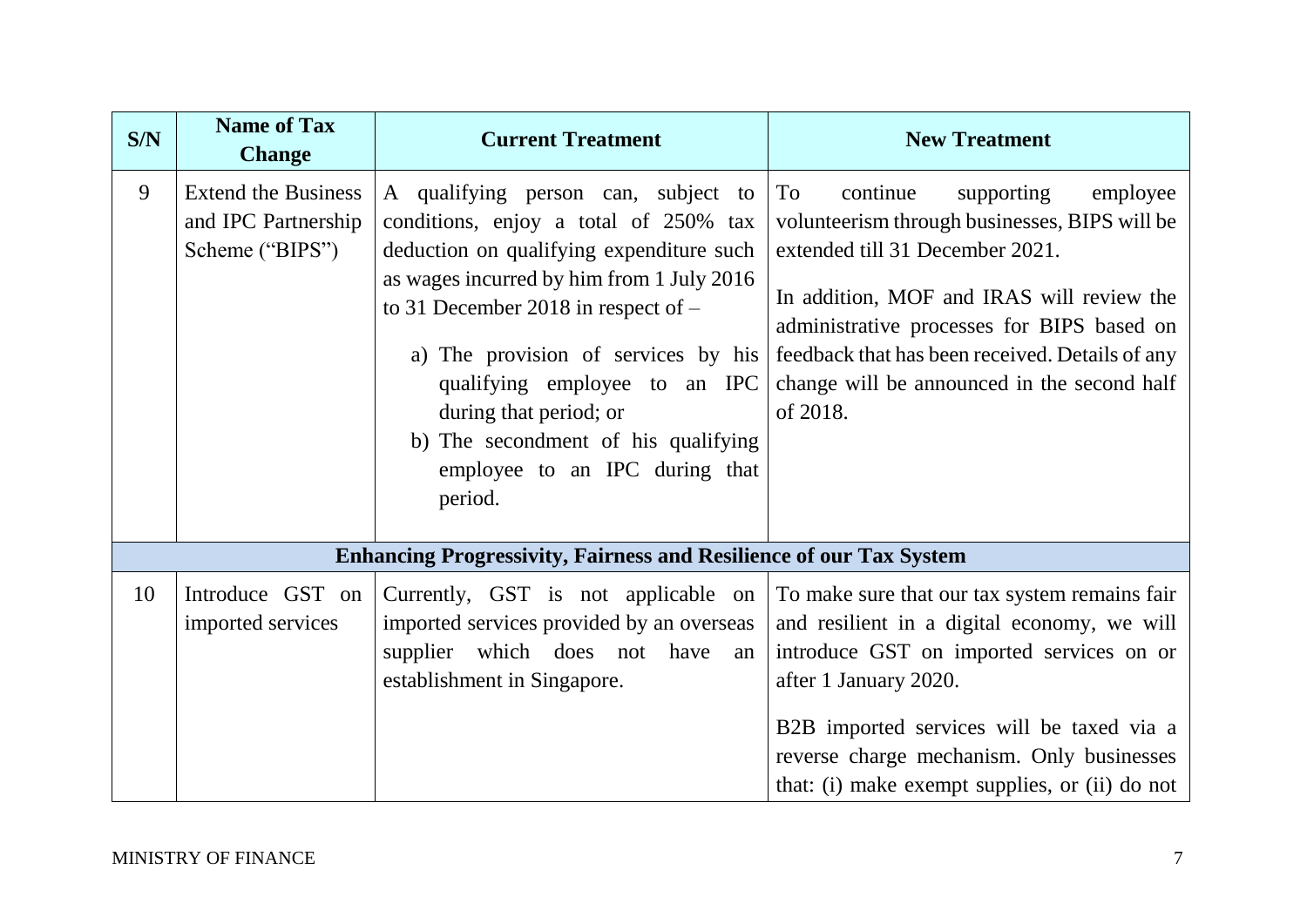| S/N                      | <b>Name of Tax</b><br><b>Change</b> | <b>Current Treatment</b> | <b>New Treatment</b>                                                                                                                                                                                                                                                                                                                                                                                                                                                                                                                                                                               |
|--------------------------|-------------------------------------|--------------------------|----------------------------------------------------------------------------------------------------------------------------------------------------------------------------------------------------------------------------------------------------------------------------------------------------------------------------------------------------------------------------------------------------------------------------------------------------------------------------------------------------------------------------------------------------------------------------------------------------|
|                          |                                     |                          | make any taxable supplies need to apply<br>reverse charge. The majority of businesses<br>make taxable supplies and thus would not be<br>affected by this reverse charge mechanism.<br>The reverse charge mechanism requires the<br>local business customer to account for GST to<br>IRAS on the services it imports. The local<br>business customer can in turn claim the GST<br>accounted for as its input tax, subject to the<br>GST input tax recovery rules.<br>The taxation of B2C imported services will<br>take effect through an Overseas Vendor<br>Registration (OVR) mode. This requires |
|                          |                                     |                          | overseas suppliers and electronic marketplace<br>operators which make significant supplies of<br>digital services to local consumers to register<br>with IRAS for GST.<br>IRAS will release further details by end-<br>February 2018.                                                                                                                                                                                                                                                                                                                                                              |
| <b>Other Tax Changes</b> |                                     |                          |                                                                                                                                                                                                                                                                                                                                                                                                                                                                                                                                                                                                    |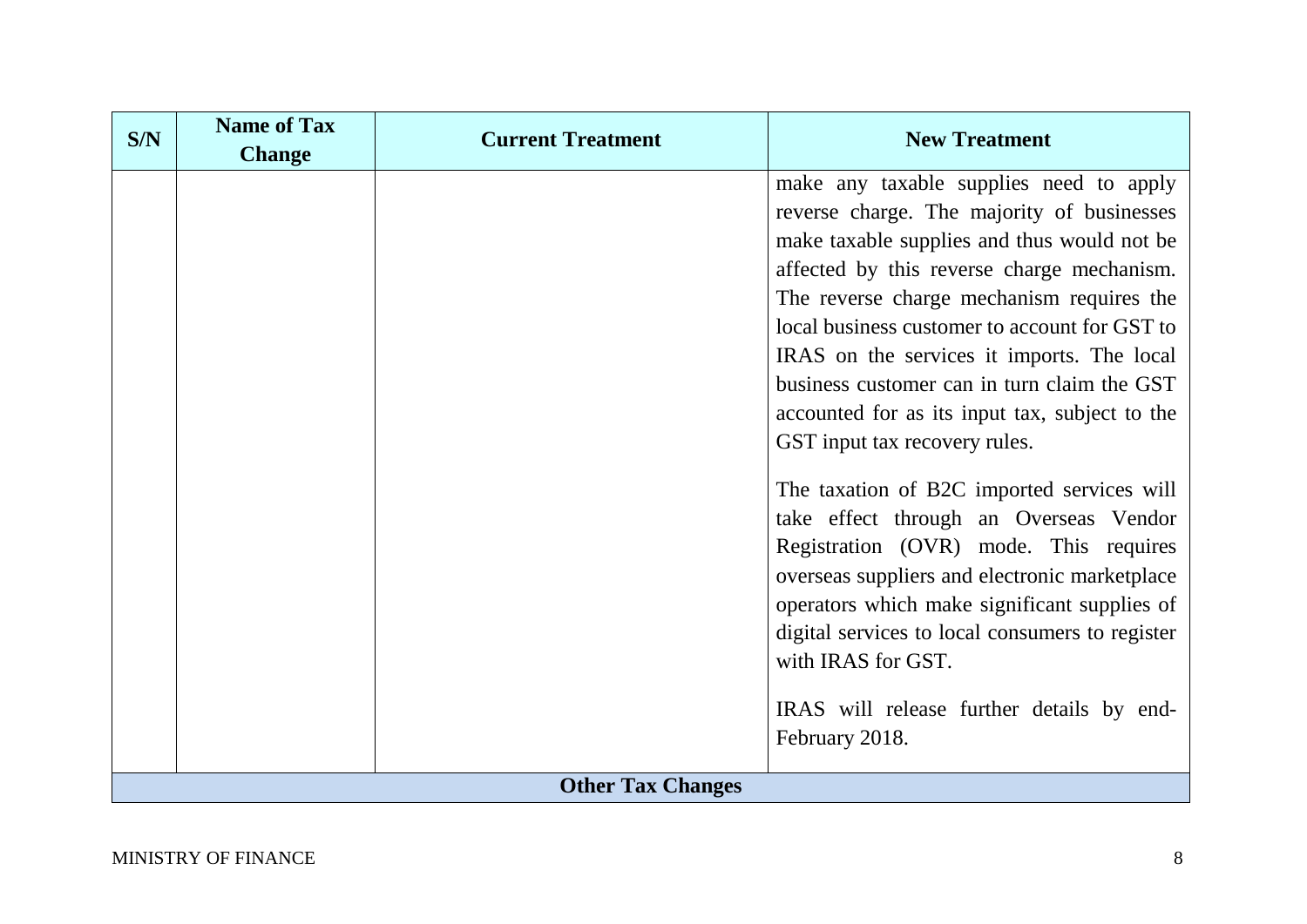| S/N | <b>Name of Tax</b><br><b>Change</b>                                                                   | <b>Current Treatment</b>                                                                                                                                                                                                                                                                                                                                                               | <b>New Treatment</b>                                                                                                                                                                                                                                      |
|-----|-------------------------------------------------------------------------------------------------------|----------------------------------------------------------------------------------------------------------------------------------------------------------------------------------------------------------------------------------------------------------------------------------------------------------------------------------------------------------------------------------------|-----------------------------------------------------------------------------------------------------------------------------------------------------------------------------------------------------------------------------------------------------------|
| 11  | Introduce<br>a<br>tax<br>framework<br>for<br>Singapore Variable<br>Capital Companies<br>$("S-VACCs")$ | Funds structured as companies <sup>7</sup> , as well as<br>trusts $8$ and limited partnerships $9$ , can<br>qualify for tax exemption under Sections<br>13CA, 13R and 13X of the Income Tax Act<br>("ITA") and these incentivised funds are<br>given GST remission, which allows them<br>to claim GST at a fixed recovery rate.                                                        | A tax framework for S-VACC will be<br>introduced to complement the S-VACC<br>regulatory framework:<br>a) An S-VACC will be treated as a<br>company and a single entity for tax<br>purposes $^{11}$ ;                                                      |
|     |                                                                                                       | Fund managers approved under the<br>Financial Sector Incentive – Fund<br>Management ("FSI-FM") scheme can<br>qualify for 10% concessionary tax rate on<br>the income derived from managing an<br>incentivised fund.<br>MAS is studying the regulatory framework<br>for S-VACCs to further develop and<br>strengthen Singapore's position as a hub<br>for both fund management and fund | b) Tax exemption under Sections 13R and<br>13X of the ITA will be extended to S-<br>VACC <sub>s</sub> ;<br>c) 10% concessionary tax rate under the<br>FSI-FM scheme will be extended to<br>approved fund managers managing an<br>incentivised S-VACC; and |

<sup>7</sup> Under Sections 13CA, 13R and S13X of the ITA.

<sup>8</sup> Under Sections 13CA and 13X of the ITA.

<sup>9</sup> Under Section 13X of the ITA.

 $11$  For compliance ease, only one set of tax return is required to be filed with IRAS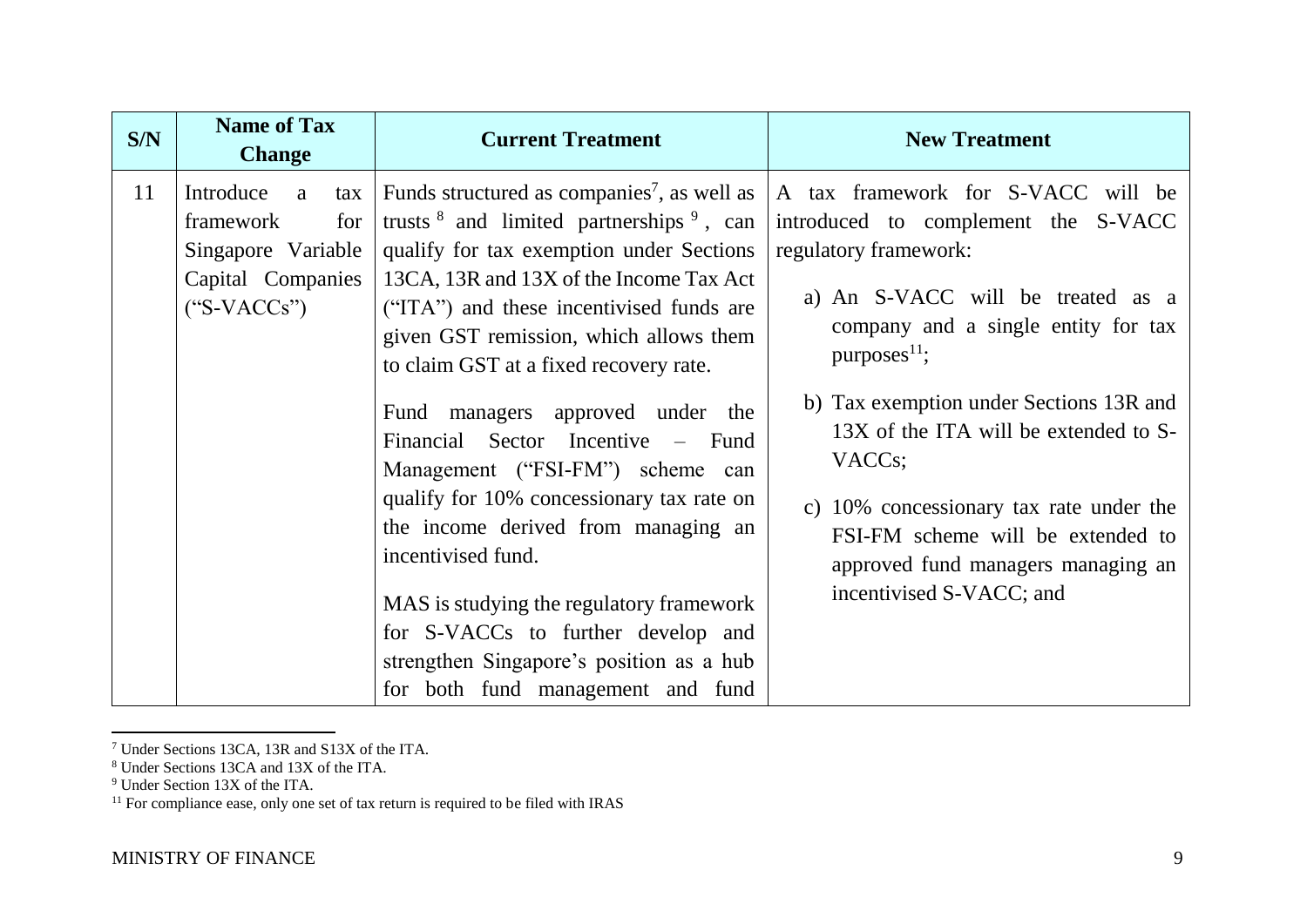| S/N | <b>Name of Tax</b><br><b>Change</b>                                                             | <b>Current Treatment</b>                                                                                                                                                                                                           | <b>New Treatment</b>                                                                                                                                                                                                                                                                                                                                                                          |
|-----|-------------------------------------------------------------------------------------------------|------------------------------------------------------------------------------------------------------------------------------------------------------------------------------------------------------------------------------------|-----------------------------------------------------------------------------------------------------------------------------------------------------------------------------------------------------------------------------------------------------------------------------------------------------------------------------------------------------------------------------------------------|
|     |                                                                                                 | domiciliation. An S-VACC is a new<br>designed<br>for<br>collective<br>structure<br>investment schemes $10$ ,<br>and<br>will<br>accommodate a variety of traditional and<br>alternative asset classes and investment<br>strategies. | d) The existing GST remission for funds<br>will be extended to incentivised S-<br>VACC <sub>s</sub> .<br>The conditions under the existing schemes in<br>(b), (c) and (d) remain unchanged.<br>The changes will take effect on or after the<br>effective date of the S-VACC regulatory<br>framework.<br>MAS will release further details of the tax<br>framework for S-VACCs by October 2018. |
| 12  | Enhance<br>the<br><b>Enhanced-Tier</b><br>Fund Scheme under<br>Section 13X of the<br><b>ITA</b> | Tax exemption under the Enhanced-Tier<br>Fund Scheme is available for companies,<br>trusts and limited partnerships, subject to<br>qualifying conditions.                                                                          | To cater for more diverse fund structures, tax<br>exemption under the Enhanced-Tier Fund<br>Scheme will be extended to all fund vehicles<br>constituted in all forms. Besides companies,<br>trusts and limited partnerships, all fund<br>vehicles will be able to qualify for the                                                                                                             |

 $10$  As defined under Section 2(1) of the Securities and Futures Act.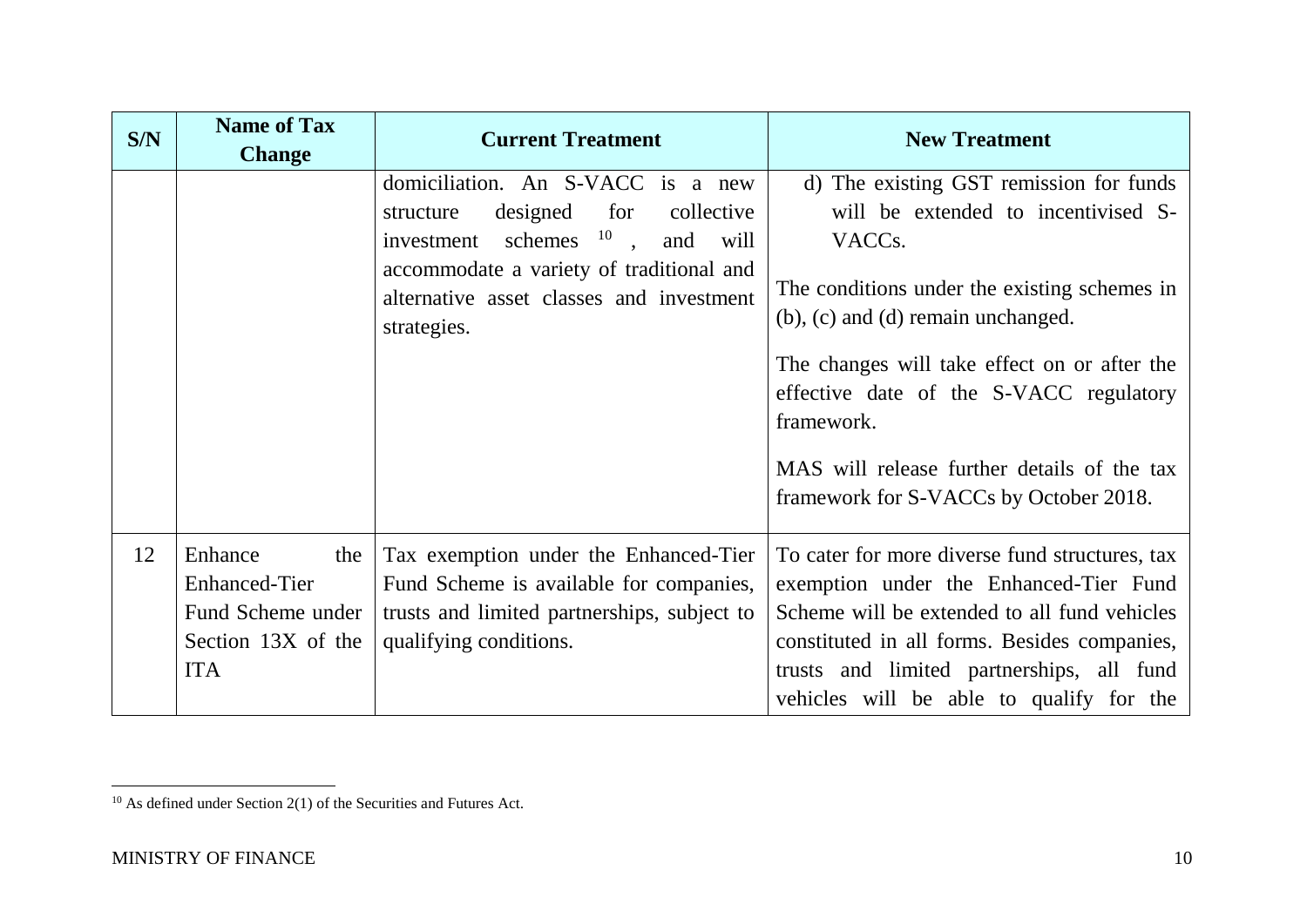| S/N | <b>Name of Tax</b><br><b>Change</b>  | <b>Current Treatment</b>                                                                        | <b>New Treatment</b>                                                                     |
|-----|--------------------------------------|-------------------------------------------------------------------------------------------------|------------------------------------------------------------------------------------------|
|     |                                      |                                                                                                 | Enhanced-Tier Fund Scheme if they meet all<br>qualifying conditions.                     |
|     |                                      |                                                                                                 | All other conditions of the scheme remain the<br>same.                                   |
|     |                                      |                                                                                                 | The change will take effect for new awards<br>approved on or after 20 February 2018.     |
|     |                                      |                                                                                                 | MAS will release further details of the change<br>by May 2018.                           |
| 13  | Extend<br>the<br>tax<br>transparency | Distributions made by S-REITs to REITs<br>ETFs out of specified income <sup>12</sup> derived by | To have parity in tax treatments between<br>investing in individual S-REIT and via REITs |
|     | for<br>treatment                     | S-REITs are subject to tax at the prevailing                                                    | ETF with investments in S-REITs, the                                                     |
|     | Singapore-listed                     | corporate tax rate of 17% in the hands of                                                       | following tax treatment will be accorded to                                              |
|     | Real<br>Estate                       | REITS ETFS. All investors of REITS ETFS                                                         | <b>REITS ETFS:</b>                                                                       |
|     | Investment<br><b>Trusts</b>          |                                                                                                 | a) Tax transparency treatment $^{13}$ on the                                             |
|     | $("S-REITS")$<br>to                  |                                                                                                 | distributions received by REITs ETFs                                                     |

 $\overline{a}$  $12$  See Section 43(2A) of the ITA for details of the specified income.

<sup>&</sup>lt;sup>13</sup> Tax transparency treatment means that the trustee of the REITs ETF is not subject to tax on the specified income that is distributed to the unit holders. Instead, such distributions are taxed in the hands of the unit holders depending on their profile. For example:

<sup>(</sup>i) Individuals who derive any distribution through a partnership in Singapore or from the carrying on of a trade, business or profession: Tax at the individual's tax rates

<sup>(</sup>ii) Other individuals: Exempt from tax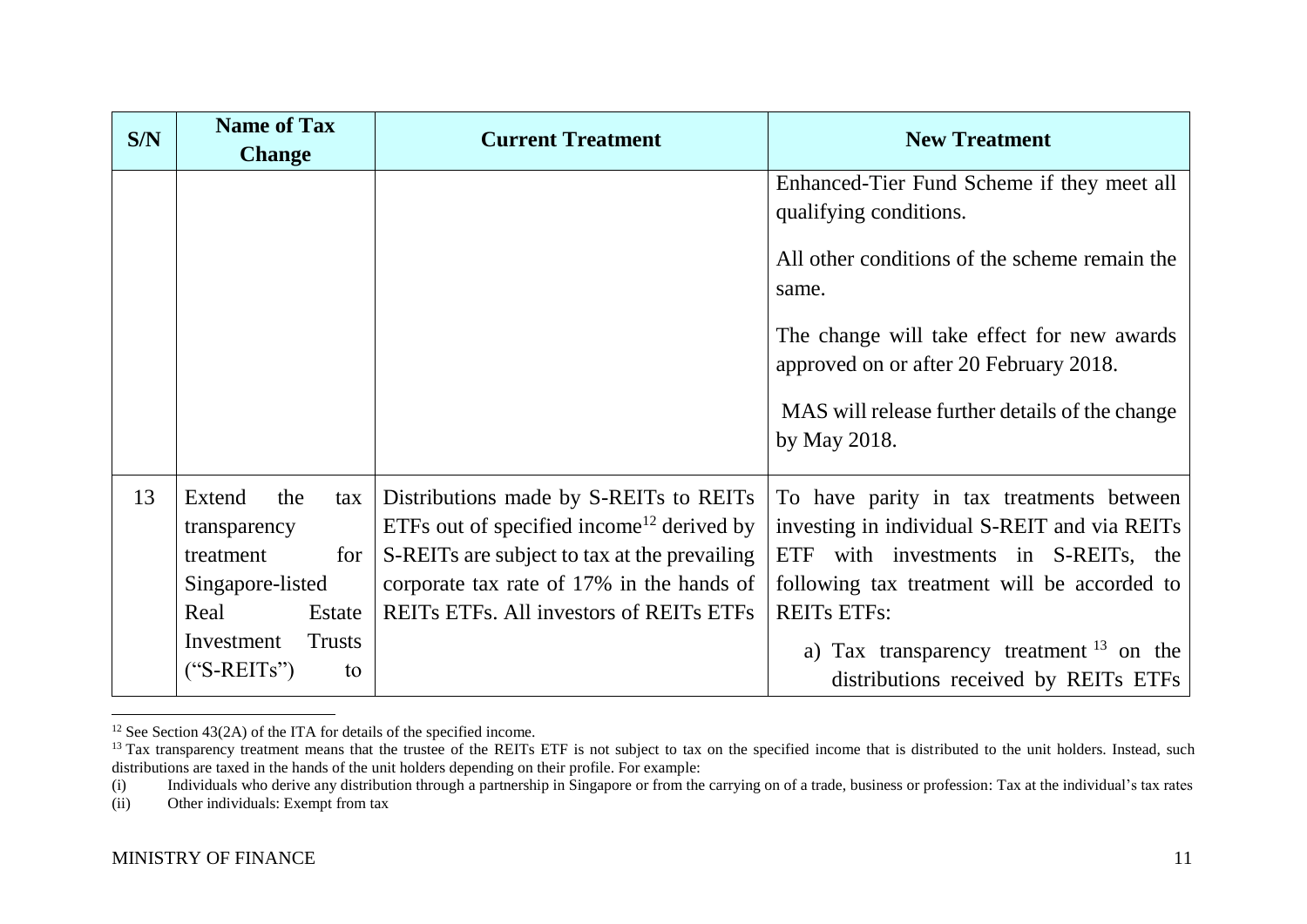| S/N | <b>Name of Tax</b><br><b>Change</b> | <b>Current Treatment</b>                    | <b>New Treatment</b>                           |
|-----|-------------------------------------|---------------------------------------------|------------------------------------------------|
|     | Singapore-listed                    | will not be taxed on the distributions made | from S-REITs which are made out of the         |
|     | Real<br>Estate                      | out of such income from REITs ETFs.         | latter's specified income;                     |
|     | Investment<br><b>Trusts</b>         |                                             | b) Tax exemption on such REITs ETFs            |
|     | Exchange-Traded                     |                                             | distributions received by individuals,         |
|     | ("REITs<br>Funds                    |                                             | excluding individuals who derive any           |
|     | $ETFs$ ")                           |                                             | distribution:                                  |
|     |                                     |                                             | i) through a partnership in Singapore; or      |
|     |                                     |                                             | ii) from the carrying on of a trade,           |
|     |                                     |                                             | business or profession; and                    |
|     |                                     |                                             | c) 10% concessionary tax rate on such          |
|     |                                     |                                             | REITs ETFs distributions received by           |
|     |                                     |                                             | qualifying<br>non-resident<br>non-             |
|     |                                     |                                             | individuals $14$ .                             |
|     |                                     |                                             | Subject to conditions, the tax concessions for |
|     |                                     |                                             | REITS ETFs will take effect on or after 1 July |
|     |                                     |                                             | 2018, with a review date of 31 March 2020      |

<sup>(</sup>iii) Qualifying non-resident non-individuals: Tax at a 10% concessionary tax rate; and

 $\overline{\phantom{a}}$ 

<sup>(</sup>iv) Companies incorporated and resident in Singapore: Tax at the prevailing corporate tax rate

 $^{14}$  This refers to a non-resident non-individual unit holder who:

<sup>(</sup>i) does not have any permanent establishment in Singapore; or

<sup>(</sup>ii) carries on any operation through a permanent establishment in Singapore, where the funds used by that person to acquire the units in that REITs ETF are not obtained from that operation.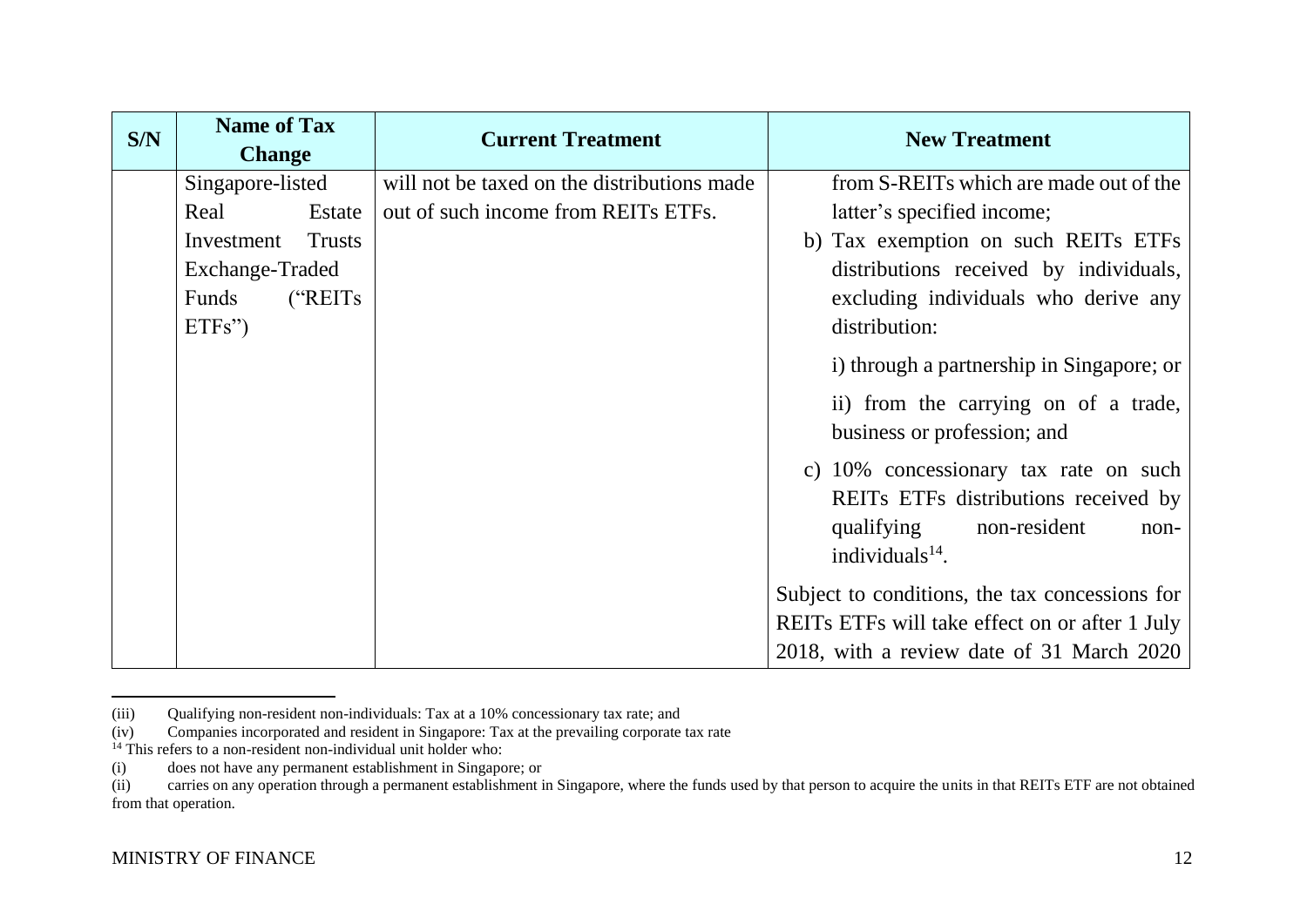| S/N | <b>Name of Tax</b><br><b>Change</b>                                          | <b>Current Treatment</b>                                                                                                                                                                                                                                                                                                                                                                                    | <b>New Treatment</b>                                                                                                                                                                                                                                                                                                                                                                                                                                                       |
|-----|------------------------------------------------------------------------------|-------------------------------------------------------------------------------------------------------------------------------------------------------------------------------------------------------------------------------------------------------------------------------------------------------------------------------------------------------------------------------------------------------------|----------------------------------------------------------------------------------------------------------------------------------------------------------------------------------------------------------------------------------------------------------------------------------------------------------------------------------------------------------------------------------------------------------------------------------------------------------------------------|
|     |                                                                              |                                                                                                                                                                                                                                                                                                                                                                                                             | which is the same as that for other tax<br>concessions for S-REITs. Application for the<br>tax transparency treatment can be submitted to<br>IRAS on or after 1 April 2018.<br>MAS and IRAS will release further details of<br>the change by March 2018.                                                                                                                                                                                                                   |
| 14  | Extend and enhance<br>the Financial Sector<br>Incentive<br>("FSI")<br>scheme | The FSI scheme accords concessionary tax<br>rates of 5%, 10%, 12% and 13.5% on<br>income from qualifying banking and<br>financial activities $15$ , headquarters and<br>corporate services, fund management and<br>investment advisory services.<br>The FSI scheme is scheduled to lapse after<br>31 December 2018.<br>The trading in loans and their related<br>collaterals, excluding immovable property, | To further strengthen Singapore's position as<br>a leading financial centre, the FSI scheme will<br>be extended till 31 December 2023.<br>The scope of trading in loans and their related<br>collaterals is expanded to include collaterals<br>that are prescribed infrastructure assets or<br>projects <sup>16</sup> . The change will apply to income<br>derived on or after 1 January 2019 in respect<br>of new and renewal awards approved on or<br>after 1 June 2017. |

 $\overline{\phantom{a}}$ 

<sup>&</sup>lt;sup>15</sup> For example, transacting and providing services in respect of loans and other similar instruments, placement of funds, transacting in and providing services relating to trade finance and trustee/custodian activities.

<sup>&</sup>lt;sup>16</sup> This is prescribed in regulation 5 of the Income Tax (Qualifying Project Debt Securities) Regulations 2008.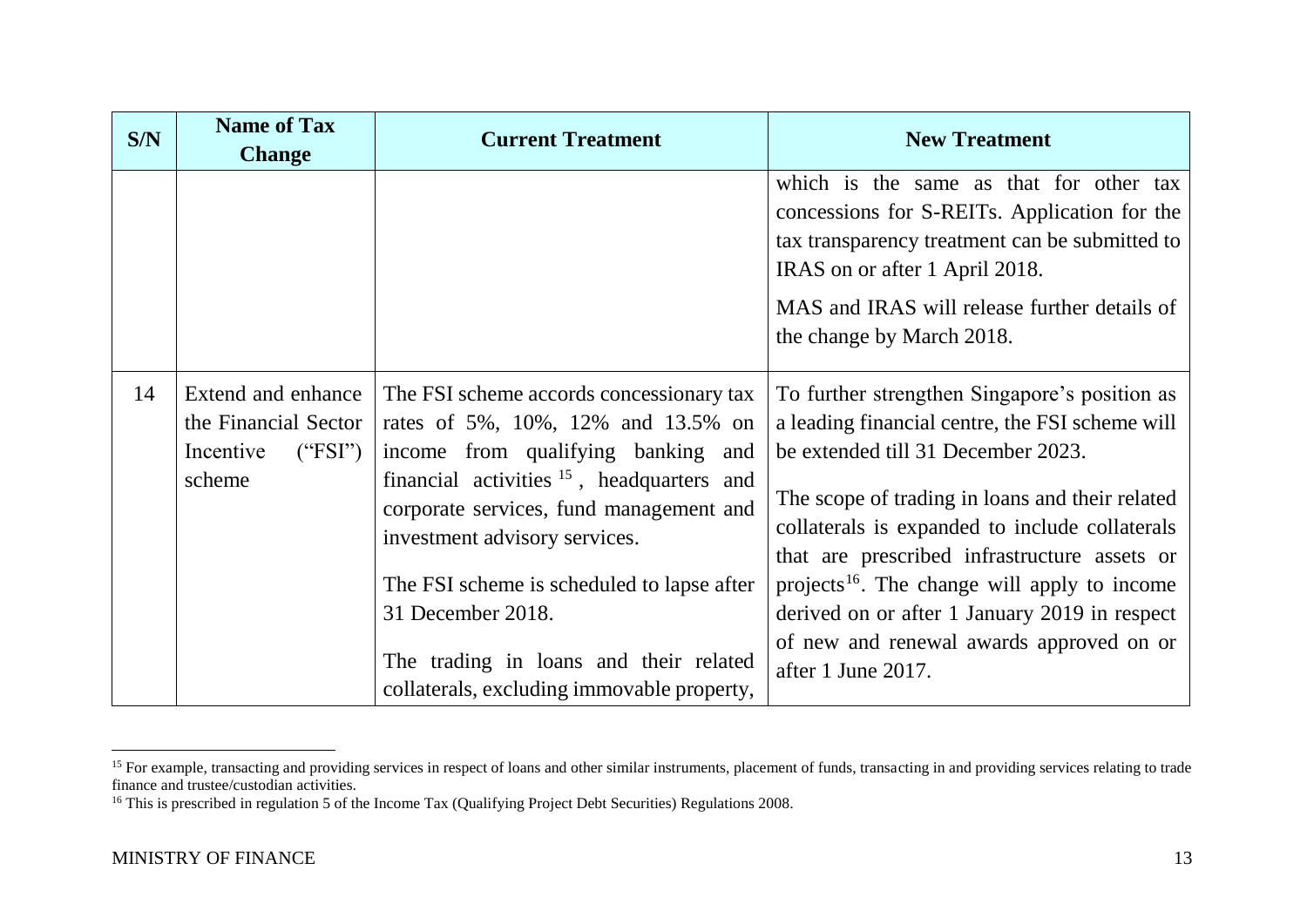| S/N | <b>Name of Tax</b><br><b>Change</b>                                                                                                                                                                                                                                                                           | <b>Current Treatment</b>                                                                                                                                                                                                                                                                                                                                                                                                                                           | <b>New Treatment</b>                                                                                                                                                                                                                                                                                                                                                                                                                                            |
|-----|---------------------------------------------------------------------------------------------------------------------------------------------------------------------------------------------------------------------------------------------------------------------------------------------------------------|--------------------------------------------------------------------------------------------------------------------------------------------------------------------------------------------------------------------------------------------------------------------------------------------------------------------------------------------------------------------------------------------------------------------------------------------------------------------|-----------------------------------------------------------------------------------------------------------------------------------------------------------------------------------------------------------------------------------------------------------------------------------------------------------------------------------------------------------------------------------------------------------------------------------------------------------------|
|     |                                                                                                                                                                                                                                                                                                               | is a qualifying activity that is accorded a<br>concessionary tax rate of 13.5%.                                                                                                                                                                                                                                                                                                                                                                                    | All other conditions of the scheme remain the<br>same.<br>MAS will release further details of the change<br>by May 2018.                                                                                                                                                                                                                                                                                                                                        |
| 15  | Extend<br>the<br><b>Insurance Business</b><br>Development<br>$\overline{\phantom{0}}$<br>Insurance<br><b>Broking</b><br>$("IBD-$<br><b>Business</b><br>IBB") scheme and<br>allow the Insurance<br><b>Business</b><br>Development<br>Specialised<br>Insurance<br><b>Broking</b><br>$("IBD-$<br><b>Business</b> | IBD-IBB grants approved insurance and<br>reinsurance brokers a concessionary tax<br>rate of 10% on commission and fee income<br>derived from insurance broking and<br>advisory services.<br><b>IBD-SIBB</b><br>grants<br>insurance<br>and<br>reinsurance brokers a concessionary tax<br>rate of 5% on commission and fee income<br>specialty<br>insurance<br>broking<br>from<br>$activities17$ .<br>The two schemes are scheduled to lapse<br>after 31 March 2018. | To further strengthen Singapore's position as<br>a leading insurance and reinsurance centre, the<br>IBD-IBB scheme will be extended till 31<br>December 2023.<br>All conditions of the IBD-IBB scheme remain<br>the same.<br>To streamline and simplify the insurance tax<br>incentives, the IBD-SIBB scheme will be<br>allowed to lapse after 31 March 2018. With the<br>lapsing of IBD-SIBB scheme, specialty<br>insurance broking and advisory services will |

 $\overline{\phantom{a}}$  $17$  This refers to the broking relating to qualifying specialised insurance risks (i.e. terrorism risks, political risks, energy risks, aviation and aerospace risks, agriculture risks, and risks arising from a natural catastrophe under catastrophe excess of loss reinsurance arrangements)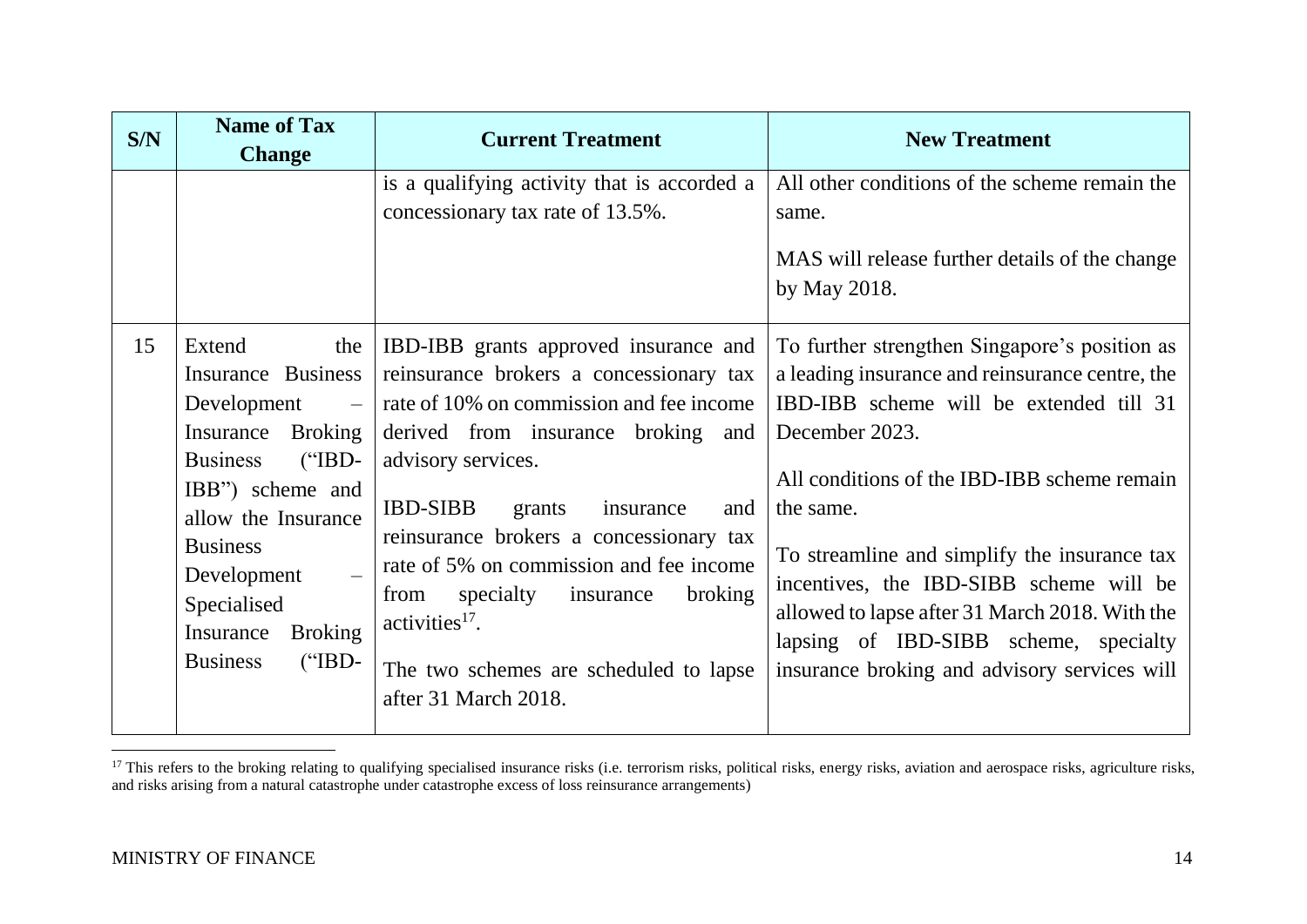| S/N | <b>Name of Tax</b><br><b>Change</b>                                                                                                                                                                                                                    | <b>Current Treatment</b>                                                                                                                                                                                                                                                                                                                                                                                                                                                                                                                                                                                                                                       | <b>New Treatment</b>                                                                                                                                                                                                                                                                                                                                                                                                                                      |
|-----|--------------------------------------------------------------------------------------------------------------------------------------------------------------------------------------------------------------------------------------------------------|----------------------------------------------------------------------------------------------------------------------------------------------------------------------------------------------------------------------------------------------------------------------------------------------------------------------------------------------------------------------------------------------------------------------------------------------------------------------------------------------------------------------------------------------------------------------------------------------------------------------------------------------------------------|-----------------------------------------------------------------------------------------------------------------------------------------------------------------------------------------------------------------------------------------------------------------------------------------------------------------------------------------------------------------------------------------------------------------------------------------------------------|
|     | $SIBB$ ")<br>scheme to<br>lapse                                                                                                                                                                                                                        |                                                                                                                                                                                                                                                                                                                                                                                                                                                                                                                                                                                                                                                                | be incentivised under the IBD-IBB scheme, at<br>a concessionary tax rate of 10%.<br>MAS will release further details of the change<br>by May 2018.                                                                                                                                                                                                                                                                                                        |
| 16  | Extend<br>the<br>tax<br>deduction for banks<br>(including merchant)<br>banks)<br>and<br>qualifying<br>finance<br>companies<br>for<br>impairment and loss<br>allowances made in<br>of<br>respect<br>non-<br>credit-impaired<br>financial<br>instruments | Under Section 14I of the ITA, banks and<br>qualifying finance companies can claim a<br>tax deduction for impairment losses on<br>non-credit-impaired loans<br>and<br>debt<br>securities made under Financial Reporting<br>Standard 109, and any additional loss<br>allowances as required under MAS Notices<br>612, 811 and 1005 (collectively referred to<br>as "MAS Notices", subject to a cap.<br>The tax deduction under Section 14I is<br>scheduled to lapse after YA2019 (for banks<br>and qualifying finance companies with<br>December financial year end ("FYE")) or<br>YA2020 (for banks and qualifying finance<br>companies with non-December FYE). | To promote the overall robustness and<br>stability of the Singapore financial system, the<br>tax deduction under Section 14I of the ITA<br>will be extended till YA2024 (for banks and<br>qualifying finance companies with December<br>FYE) or YA2025 (for banks and qualifying<br>finance companies with non-December FYE).<br>All other conditions of the scheme remain the<br>same.<br>MAS will release further details of the change<br>by May 2018. |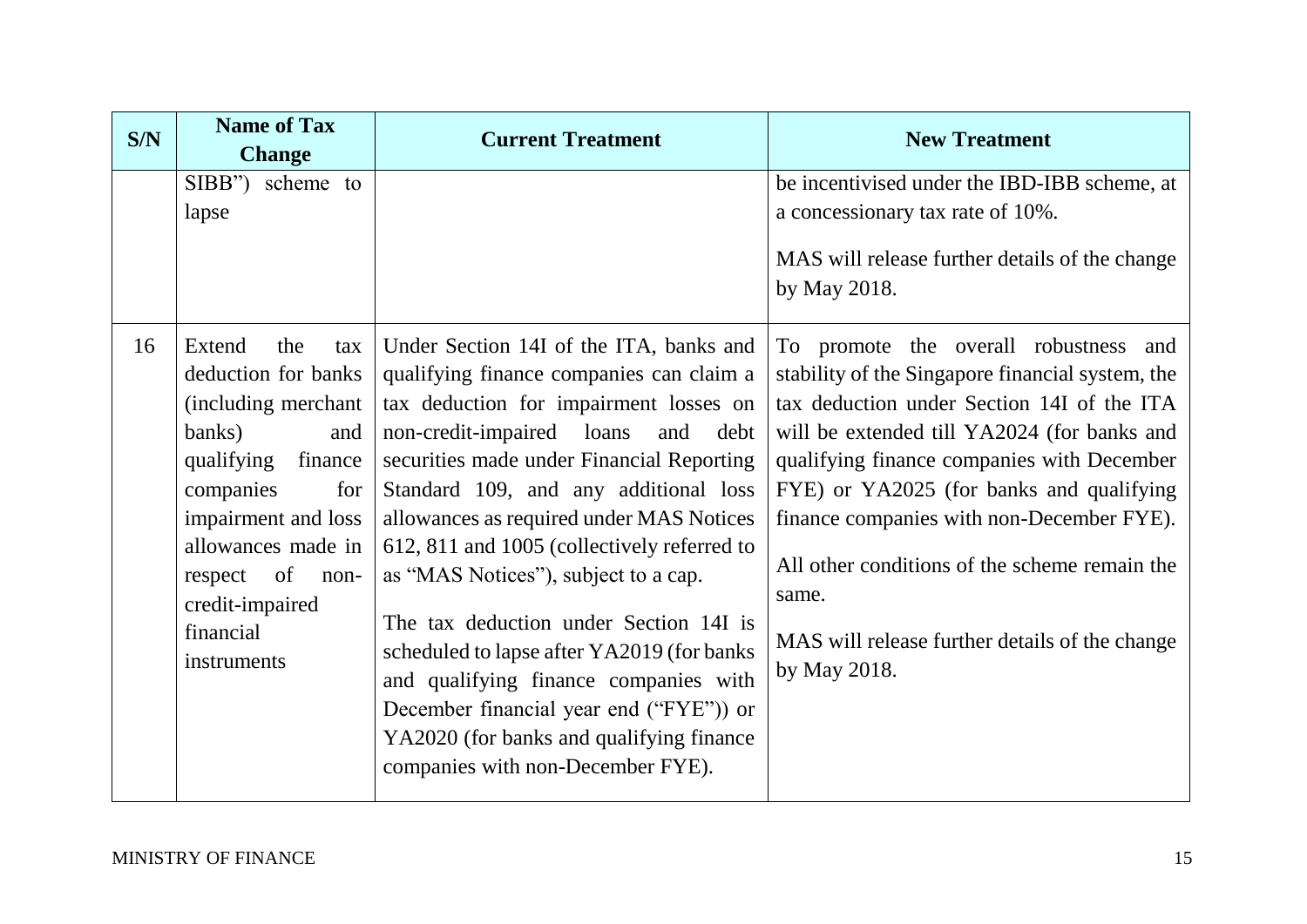| S/N | <b>Name of Tax</b><br><b>Change</b>                                                |            | <b>Current Treatment</b>                                                                                                                                                                                                                                                                                                                                                | <b>New Treatment</b>                                                                                                                                                                                                                                                                                                                                                                                                                                                                                                                                                                                                             |
|-----|------------------------------------------------------------------------------------|------------|-------------------------------------------------------------------------------------------------------------------------------------------------------------------------------------------------------------------------------------------------------------------------------------------------------------------------------------------------------------------------|----------------------------------------------------------------------------------------------------------------------------------------------------------------------------------------------------------------------------------------------------------------------------------------------------------------------------------------------------------------------------------------------------------------------------------------------------------------------------------------------------------------------------------------------------------------------------------------------------------------------------------|
| 17  | Rationalise<br>withholding<br>$($ "WHT")<br>exemptions for the<br>financial sector | the<br>tax | Interest payments made by a tax resident or<br>permanent establishment in Singapore to<br>non-tax-residents are subject to WHT at a<br>rate of 15% in general.<br>There is a range of WHT exemptions for<br>the financial sector which applies to<br>different<br>financial<br>institutions<br>for<br>payments made under different types of<br>financial transactions. | As part of the Government's process to<br>continually review tax concessions to ensure<br>relevance and usefulness, the following<br>changes are made:<br>a) To ensure that the relevance of the tax<br>concessions is periodically reviewed, a<br>review date of 31 December 2022 will<br>be introduced for the WHT exemptions<br>for the following payments:<br>i) Payments made under cross currency<br>swap transactions made by Singapore<br>swap counterparties to issuers of<br>Singapore dollar debt securities;<br>ii) Payments made under interest rate or<br>currency swap transactions by financial<br>institutions; |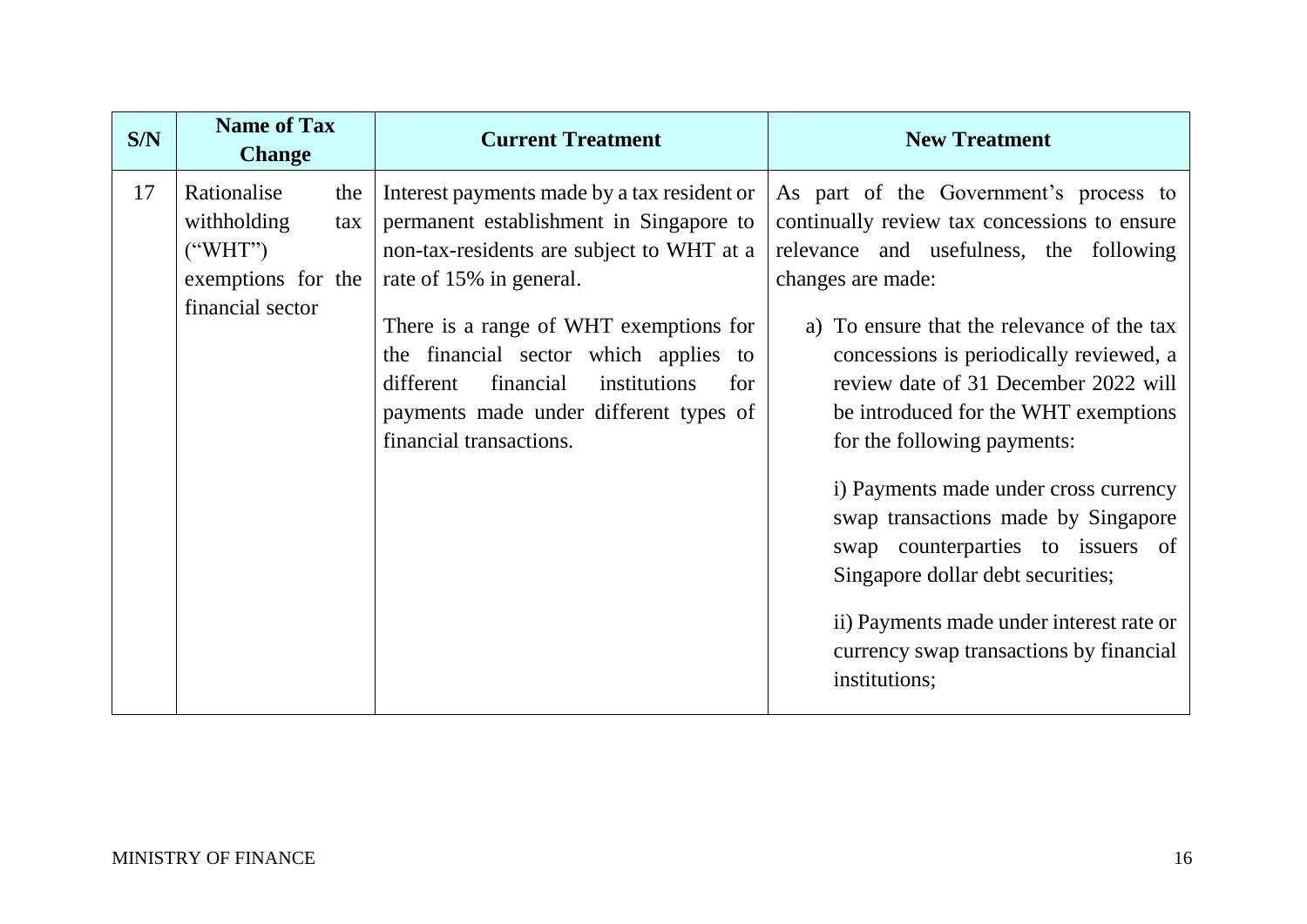| S/N | <b>Name of Tax</b><br><b>Change</b> | <b>Current Treatment</b> | <b>New Treatment</b>                                                                                                                                                     |
|-----|-------------------------------------|--------------------------|--------------------------------------------------------------------------------------------------------------------------------------------------------------------------|
|     |                                     |                          | iii) Payments made under interest rate<br>or currency swap transactions by MAS;<br>and                                                                                   |
|     |                                     |                          | iv) Specified payments made under<br>securities<br>lending or<br>repurchase<br>agreements by specified institutions;<br>and                                              |
|     |                                     |                          | b) The following WHT exemptions will be<br>legislated, along with a review date of<br>31 December 2022:                                                                  |
|     |                                     |                          | i) Interest on margin deposits paid by<br>members of approved exchanges for<br>transactions in futures; and                                                              |
|     |                                     |                          | ii) Interest on margin deposits paid by<br>members of approved exchanges for<br>spot foreign exchange transactions<br>(other than those involving Singapore)<br>dollar). |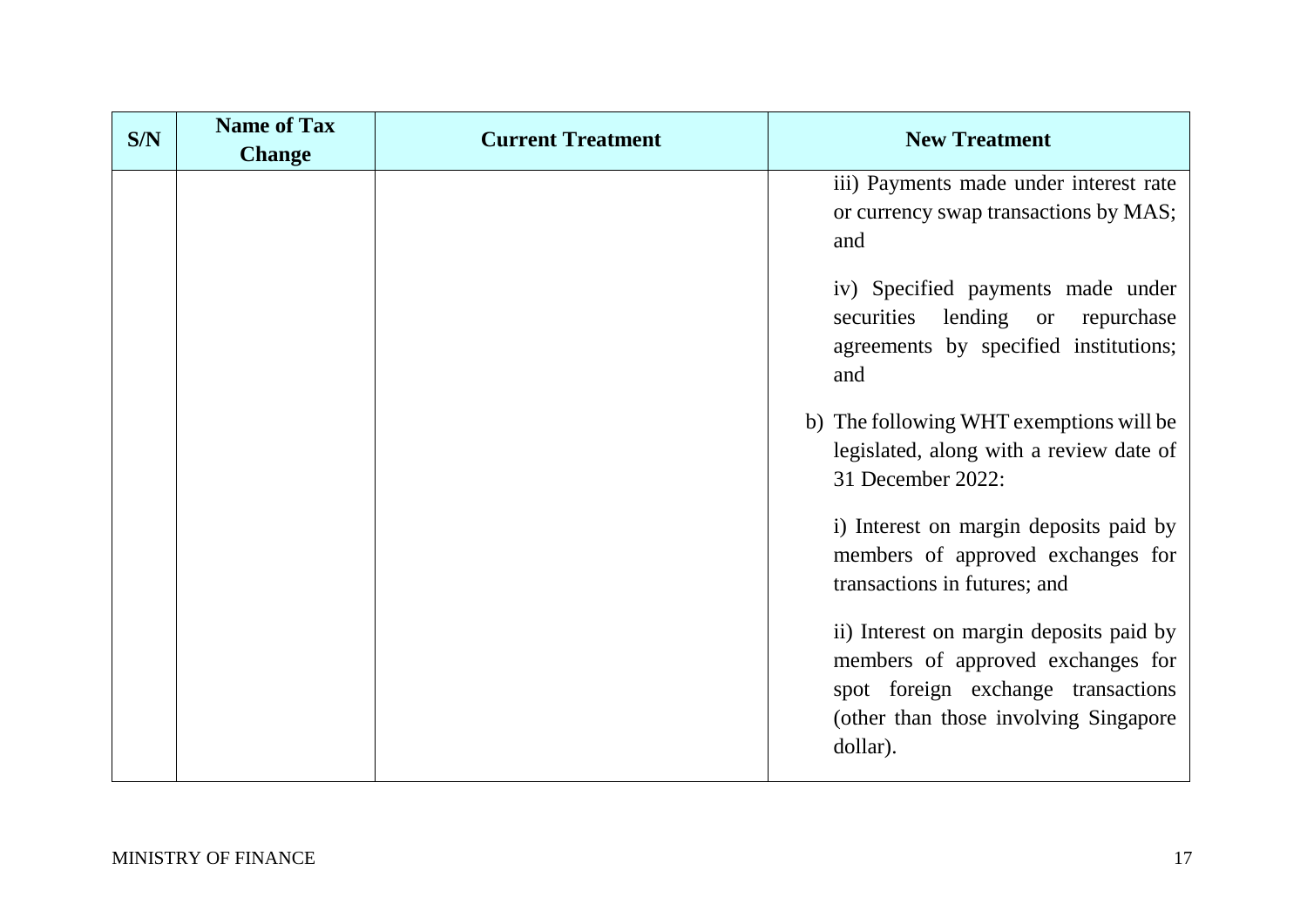| S/N | <b>Name of Tax</b><br><b>Change</b> | <b>Current Treatment</b> | <b>New Treatment</b>                            |  |
|-----|-------------------------------------|--------------------------|-------------------------------------------------|--|
|     |                                     |                          | The change in (b) will take effect for          |  |
|     |                                     |                          | payments under agreements entered               |  |
|     |                                     |                          | into on or after 20 February 2018.              |  |
|     |                                     |                          | c) The WHT exemptions for the following         |  |
|     |                                     |                          | payments will be withdrawn:                     |  |
|     |                                     |                          | i) Interest from approved Asian Dollar          |  |
|     |                                     |                          | Bonds; and                                      |  |
|     |                                     |                          | ii) Payments made under over-the-               |  |
|     |                                     |                          | financial<br>derivative<br>counter              |  |
|     |                                     |                          | transactions by companies with FSI-             |  |
|     |                                     |                          | Derivatives Market awards that were             |  |
|     |                                     |                          | approved on or before 19 May 2007.              |  |
|     |                                     |                          | The change in (c) will take effect for          |  |
|     |                                     |                          | payments under agreements entered               |  |
|     |                                     |                          | into on or after 1 January 2019;                |  |
|     |                                     |                          | Unless the WHT exemptions under (a) and (b)     |  |
|     |                                     |                          | are extended, the WHT exemptions will cease     |  |
|     |                                     |                          | to apply to payments that are liable to be made |  |
|     |                                     |                          | under agreements entered into on or after 1     |  |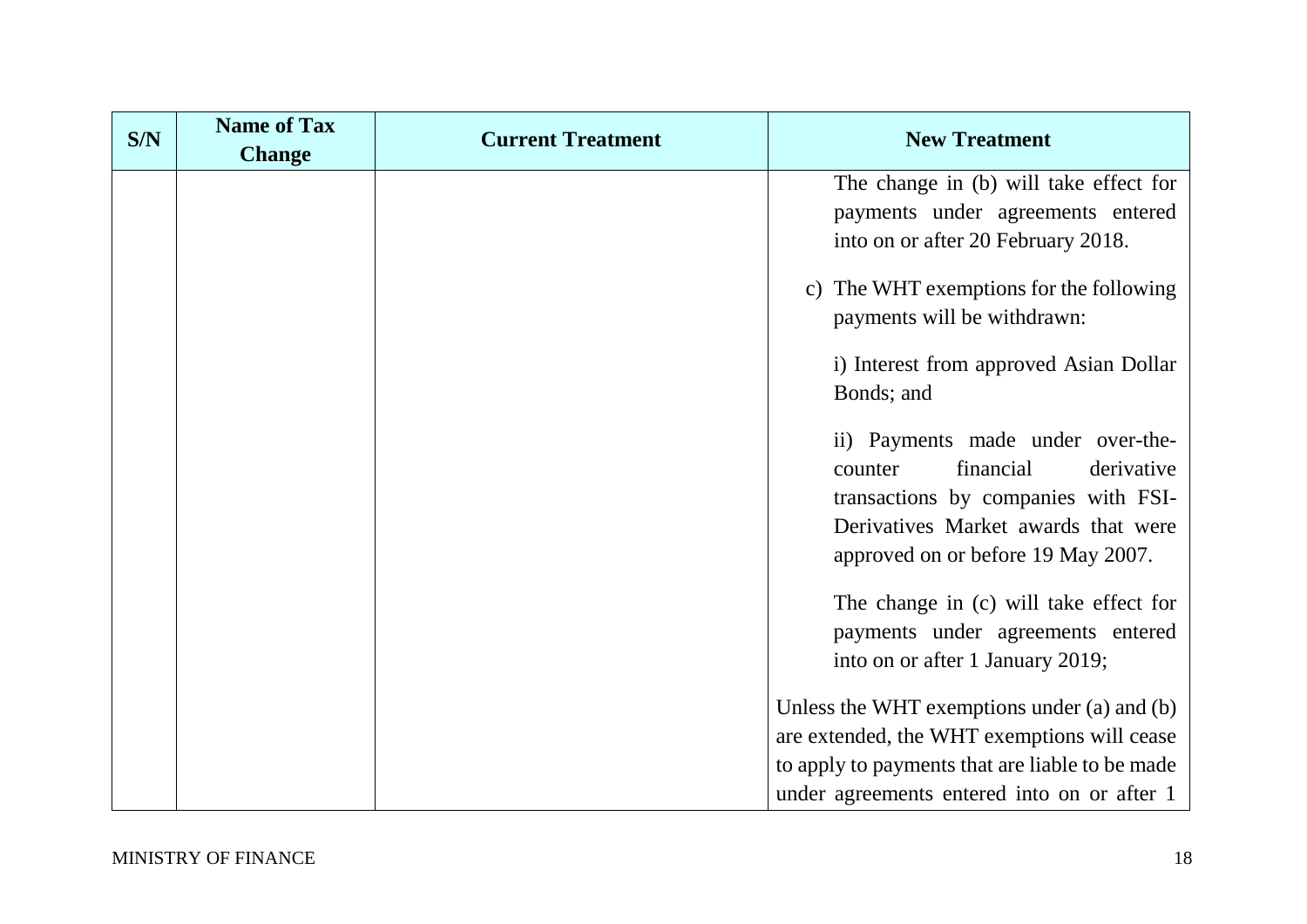| S/N | <b>Name of Tax</b><br><b>Change</b>                                                                                                                                                    | <b>Current Treatment</b>                                                                                                                                                                                                                                                                                                                                                                                              | <b>New Treatment</b>                                                                                                                                                                                                                                                                                                                                                                         |
|-----|----------------------------------------------------------------------------------------------------------------------------------------------------------------------------------------|-----------------------------------------------------------------------------------------------------------------------------------------------------------------------------------------------------------------------------------------------------------------------------------------------------------------------------------------------------------------------------------------------------------------------|----------------------------------------------------------------------------------------------------------------------------------------------------------------------------------------------------------------------------------------------------------------------------------------------------------------------------------------------------------------------------------------------|
|     |                                                                                                                                                                                        |                                                                                                                                                                                                                                                                                                                                                                                                                       | January 2023. WHT exemptions will continue<br>to apply to payments that are liable to be made<br>on or after 1 January 2023, under agreements<br>entered into on or before 31 December 2022.<br>All other conditions of the schemes remain the<br>same.<br>MAS will release further details of the changes<br>by May 2018.                                                                   |
| 18  | Extend<br>the<br>tax<br>incentive<br>scheme<br>for<br>Approved<br>Purpose<br>Special<br>Vehicle<br>$(*ASPV")$<br>engaged in asset<br>securitisation<br>transactions<br>("ASPV Scheme") | The ASPV scheme grants the following tax<br>concessions to an ASPV engaged in asset<br>securitisation transactions:<br>Tax exemption on income derived by<br>a)<br>ASPV from approved asset<br>an<br>securitisation transactions;<br>GST recovery on its qualifying<br>b)<br>business expenses at a fixed rate of<br>76%;<br>WHT exemption on payments to<br>$\mathcal{C}$ )<br>qualifying non-residents on over-the- | To continue developing the structured debt<br>market, the ASPV scheme will be extended till<br>31 December 2023, with the exception of<br>stamp duty remission in (d).<br>The stamp duty remission in (d) will be<br>allowed to lapse after 31 December 2018.<br>All other conditions of the scheme remain the<br>same.<br>MAS will release further details of the<br>extension by May 2018. |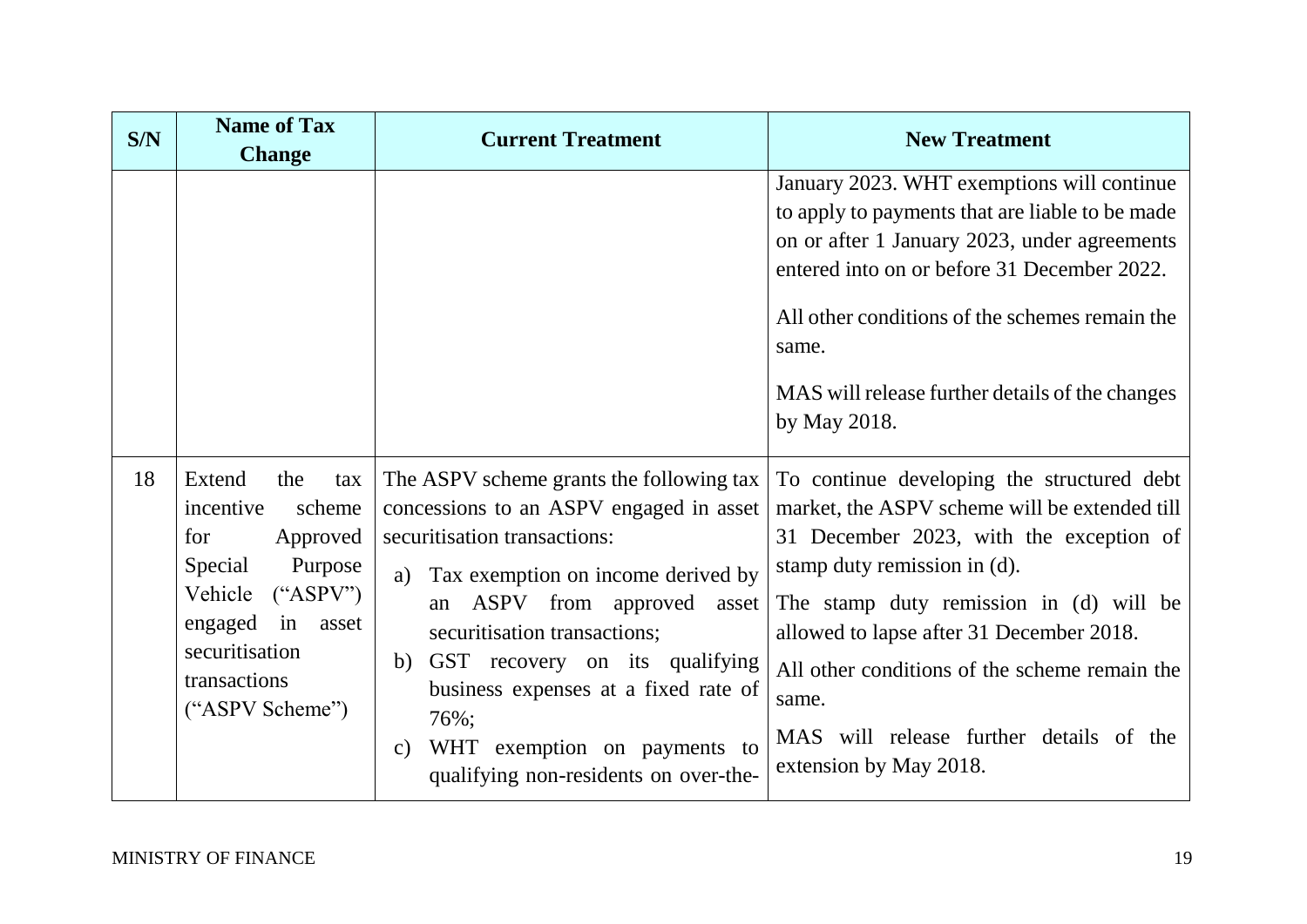| S/N | <b>Name of Tax</b><br><b>Change</b>                                                                                                                                                              | <b>Current Treatment</b>                                                                                                                                                                                                                                                                                                                                                                                      | <b>New Treatment</b>                                                                                                                                                                                                                                                                                                                                                                                                                                    |  |
|-----|--------------------------------------------------------------------------------------------------------------------------------------------------------------------------------------------------|---------------------------------------------------------------------------------------------------------------------------------------------------------------------------------------------------------------------------------------------------------------------------------------------------------------------------------------------------------------------------------------------------------------|---------------------------------------------------------------------------------------------------------------------------------------------------------------------------------------------------------------------------------------------------------------------------------------------------------------------------------------------------------------------------------------------------------------------------------------------------------|--|
|     |                                                                                                                                                                                                  | financial<br>derivatives<br>counter<br>in<br>connection with an asset securitisation<br>transaction; and<br>Remission of stamp duties on the<br>d)<br>instrument relating to transfer of<br>assets to the ASPV for approved asset<br>securitisation transactions.<br>The scheme is scheduled to lapse after 31<br>December 2018.                                                                              |                                                                                                                                                                                                                                                                                                                                                                                                                                                         |  |
| 19  | Extend<br>the<br>Qualifying<br>Debt<br>Securities ("QDS")<br>scheme<br>incentive<br>allow<br>and<br>the<br>Qualifying<br>Debt<br>Securities<br>Plus<br>(" $QDS+$ ") incentive<br>scheme to lapse | The QDS scheme offers the following tax<br>concessions on qualifying income from<br>QDS:<br>a) 10% concessionary tax rate for<br>qualifying companies and bodies of<br>persons in Singapore; and<br>b) Tax exemption for qualifying non-<br>residents and qualifying individuals.<br>To qualify as QDS, debt securities must be<br>substantially<br>arranged<br>by<br>financial<br>institutions in Singapore. | To continue supporting the development of<br>Singapore's debt market, the QDS scheme will<br>be extended till 31 December 2023.<br>As part of the Government regular review of<br>tax incentives, the QDS+ scheme will be<br>allowed to lapse after 31 December 2018.<br>Debt securities with tenure beyond 10 years,<br>and Islamic debt securities that are issued:<br>a) After 31 December 2018 can enjoy tax<br>concessions under the QDS scheme if |  |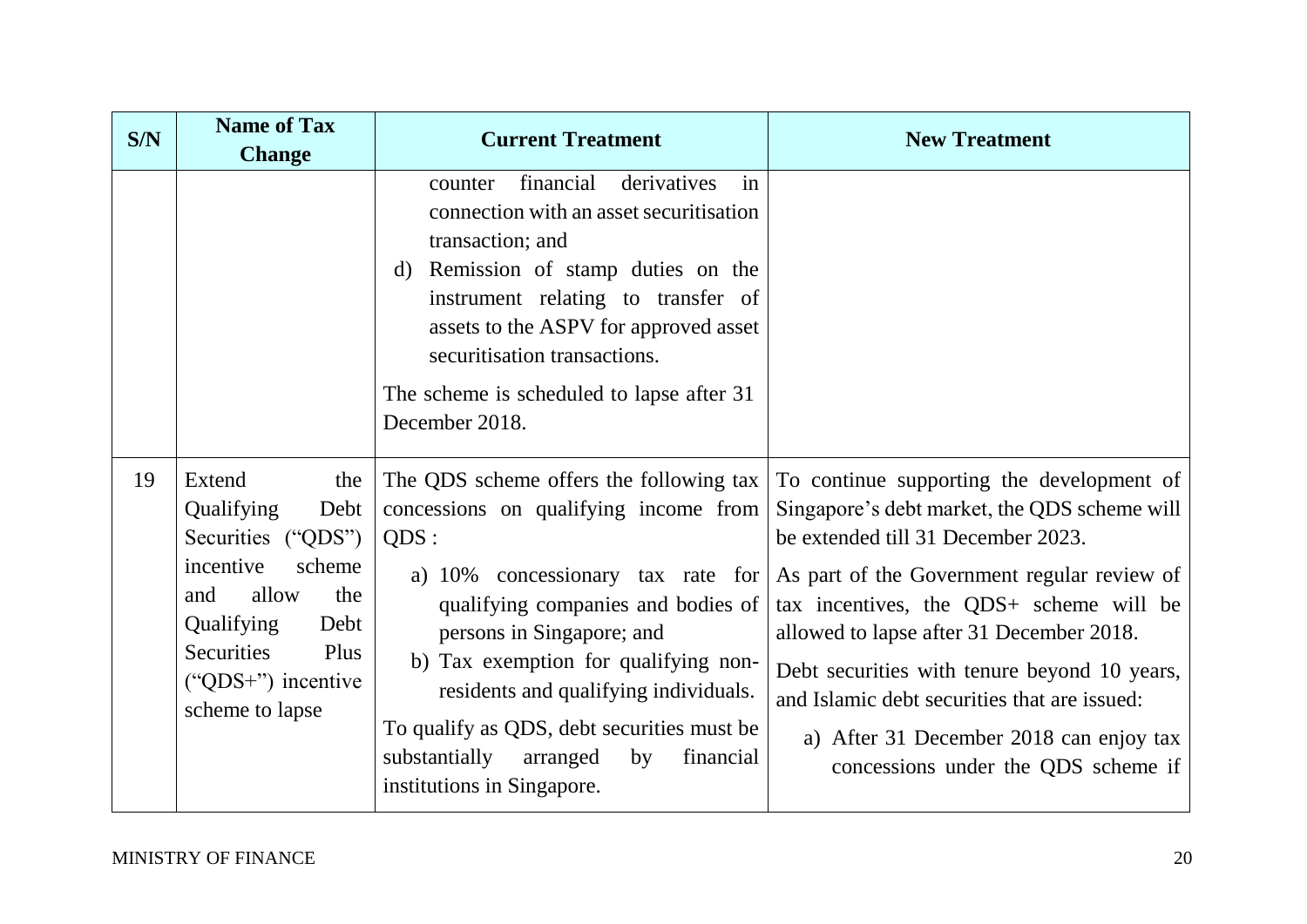| S/N | <b>Name of Tax</b><br><b>Change</b>                                                                                   | <b>Current Treatment</b>                                                                                                                                                                                                                                                                                                                                                                   | <b>New Treatment</b>                                                                                                                                                                                                                                                                     |
|-----|-----------------------------------------------------------------------------------------------------------------------|--------------------------------------------------------------------------------------------------------------------------------------------------------------------------------------------------------------------------------------------------------------------------------------------------------------------------------------------------------------------------------------------|------------------------------------------------------------------------------------------------------------------------------------------------------------------------------------------------------------------------------------------------------------------------------------------|
|     |                                                                                                                       | The QDS+ scheme grants tax exemption for<br>all investors on qualifying income derived<br>from QDS that are:<br>a) Debt securities (excluding Singapore<br>Government Securities) with an<br>original maturity of at least 10 years;<br>and<br>b) Islamic debt securities or <i>sukuk</i> <sup>18</sup> .<br>The QDS and QDS+ schemes are<br>scheduled to lapse after 31 December<br>2018. | the conditions of the QDS scheme are<br>satisfied;<br>b) On or before 31 December 2018 can<br>continue to enjoy the tax concessions<br>under the QDS+ scheme if the<br>conditions of the QDS+ scheme are<br>satisfied.<br>MAS will release further details of the change<br>by May 2018. |
| 20  | Extend<br>the<br>tax<br>exemption<br>on<br>income derived by<br>dealers<br>primary<br>from trading<br>in<br>Singapore | Tax exemption is granted on income<br>derived by primary dealers from trading in<br>SGS.<br>The tax exemption is scheduled to lapse<br>after 31 December 2018.                                                                                                                                                                                                                             | To strengthen our primary dealer network and<br>encourage trading in SGS, the tax exemption<br>on income derived by primary dealers from<br>trading in SGS will be extended till 31<br>December 2023.                                                                                    |

<sup>&</sup>lt;sup>18</sup> Subject to the condition that any amount payable by the issuer to the investors of *sukuk* is not deductible against any income of the issuer accruing in or derived from Singapore.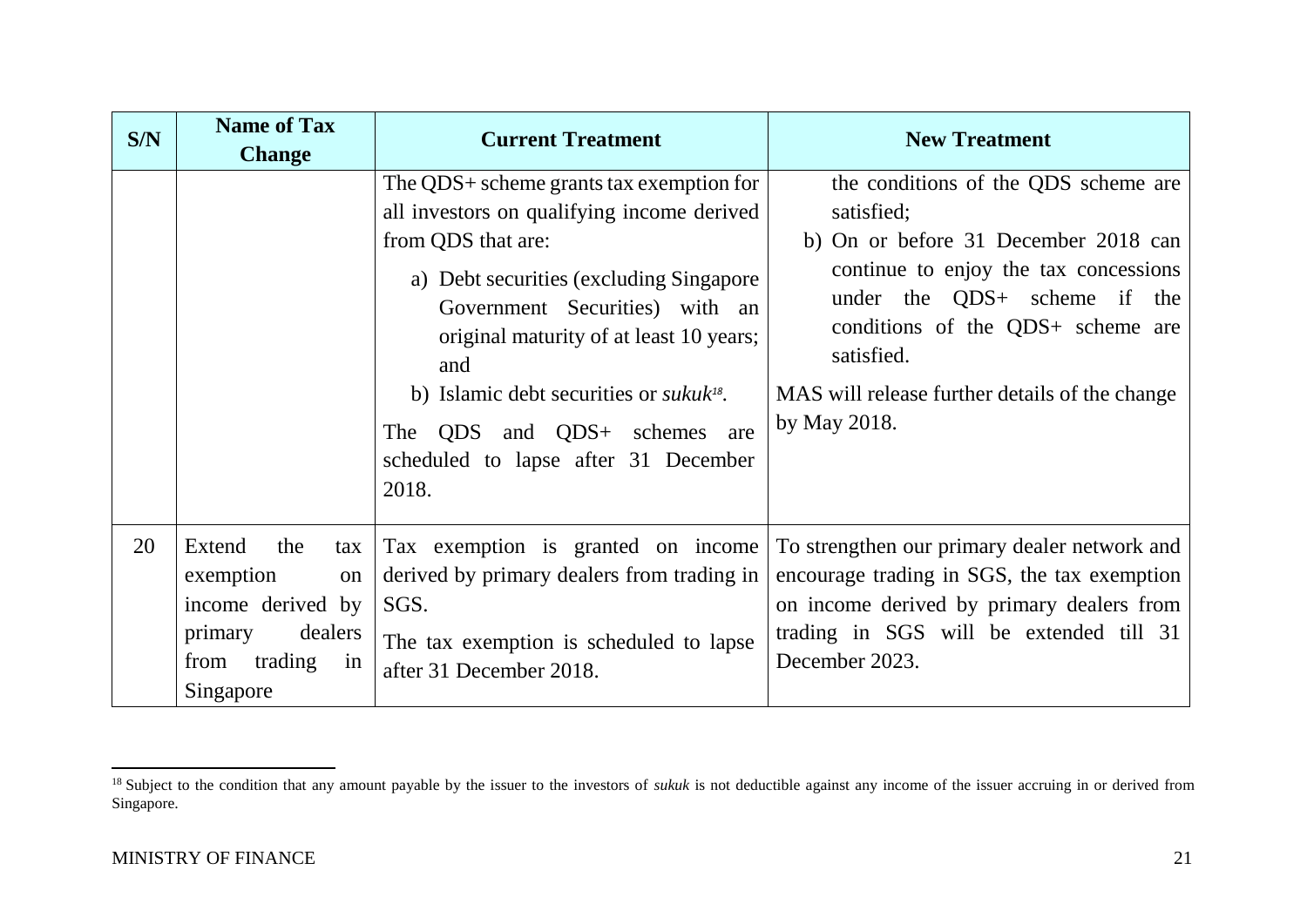| S/N | <b>Name of Tax</b><br><b>Change</b>                                                                                                                                   | <b>Current Treatment</b>                                                            | <b>New Treatment</b>                                                                                                                                                                                                                                                                                                                                                                                                                                                                                                                                                                                                            |
|-----|-----------------------------------------------------------------------------------------------------------------------------------------------------------------------|-------------------------------------------------------------------------------------|---------------------------------------------------------------------------------------------------------------------------------------------------------------------------------------------------------------------------------------------------------------------------------------------------------------------------------------------------------------------------------------------------------------------------------------------------------------------------------------------------------------------------------------------------------------------------------------------------------------------------------|
|     | Government<br>Securities ("SGS")                                                                                                                                      |                                                                                     | MAS will release further details of the<br>extension by May 2018.                                                                                                                                                                                                                                                                                                                                                                                                                                                                                                                                                               |
| 21  | Extend<br>the<br>Investment<br>Allowance<br>$($ "IA")<br>scheme to include<br>qualifying<br>investment<br>in<br>submarine<br>cable<br>systems landing in<br>Singapore | Capital expenditure incurred on submarine<br>cable systems does not qualify for IA. | To strengthen Singapore's position as a<br>leading digital connectivity hub, we will<br>extend IA in respect of productive equipment<br>to capital expenditure incurred on newly-<br>constructed strategic submarine cable systems<br>landing in Singapore, subject to qualifying<br>conditions.<br>All other conditions of the IA scheme apply,<br>except for the following which will be<br>permitted:<br>a) The submarine cable systems can be<br>used outside Singapore; and<br>b) The submarine cable systems, on which<br>IA has been granted, can be leased out<br>under the indefeasible rights of use<br>arrangements. |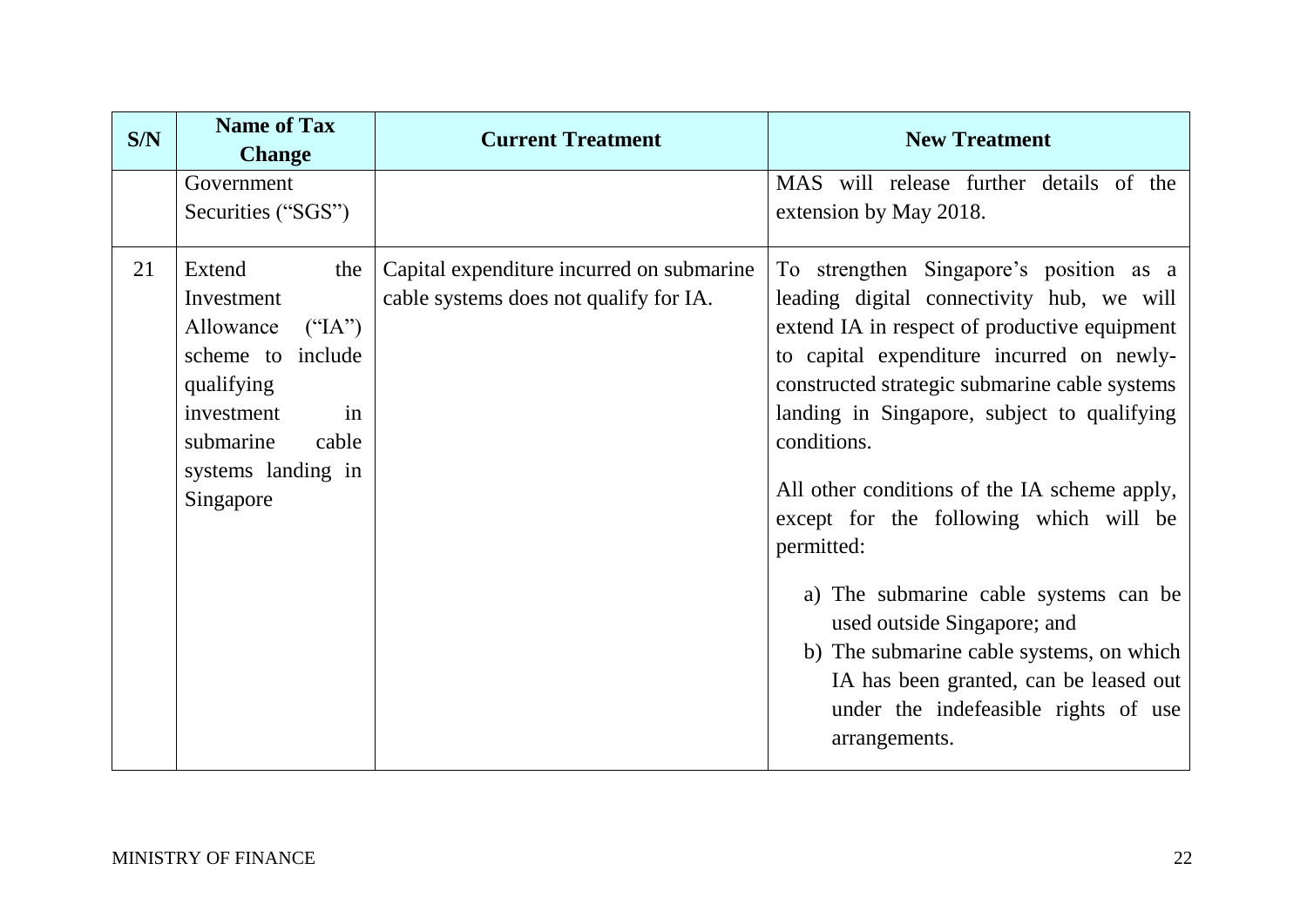| S/N | <b>Name of Tax</b><br><b>Change</b>                                                                                             | <b>Current Treatment</b>                                                                                                                                                                                    | <b>New Treatment</b>                                                                                                                                                                                                                                                                                                                                                                                                              |
|-----|---------------------------------------------------------------------------------------------------------------------------------|-------------------------------------------------------------------------------------------------------------------------------------------------------------------------------------------------------------|-----------------------------------------------------------------------------------------------------------------------------------------------------------------------------------------------------------------------------------------------------------------------------------------------------------------------------------------------------------------------------------------------------------------------------------|
|     |                                                                                                                                 |                                                                                                                                                                                                             | This change will take effect for capital<br>expenditure incurred between 20 February<br>2018 and 31 December 2023, inclusive of both<br>dates.                                                                                                                                                                                                                                                                                    |
| 22  | Introduce a review<br>date for the WHT<br>exemption<br>on<br>container<br>lease<br>payments made to<br>non-resident<br>lessors. | WHT exemption is allowed on lease<br>payments made to non-resident lessors<br>(excluding permanent establishment in<br>Singapore) for the use of qualifying<br>containers for the carriage of goods by sea. | A review date of 31 December 2022 will be<br>introduced to ensure that the relevance of the<br>scheme is periodically reviewed.<br>This means that unless the scheme is extended,<br>such payments accruing to a non-resident<br>lessor under any lease or agreement entered<br>into on or after 1 January 2023 in respect of<br>the use of a qualifying container for the<br>carriage of goods by sea will be subject to<br>WHT. |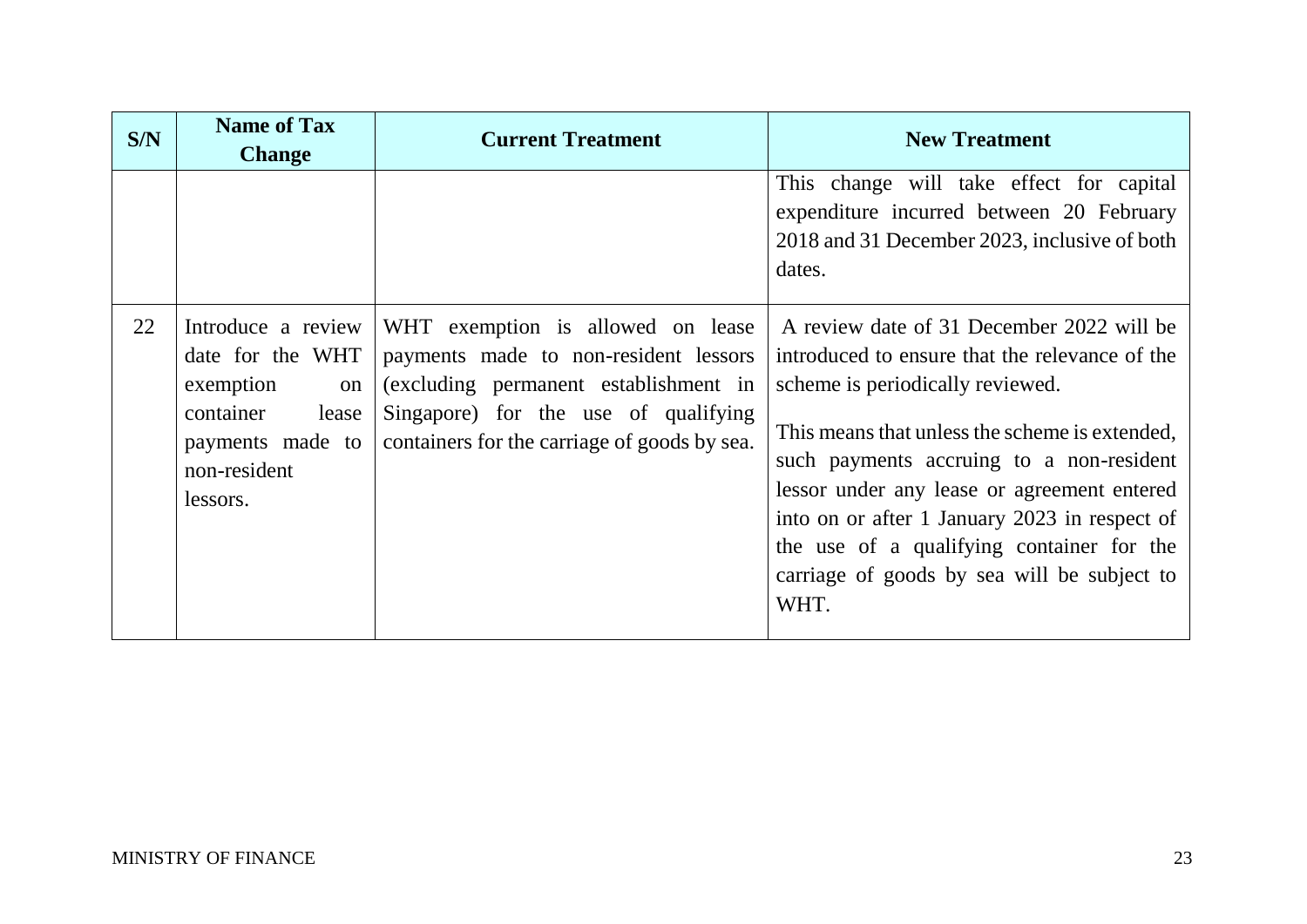## **Tax Change for Residential Properties**

| S/N          | <b>Name of Tax</b><br><b>Change</b>                                                                          | <b>Current Treatment</b>                    |                                                                                                                                                                           | <b>New Treatment</b>                       |                                                                                                                                                                                                                                                                                                                                                                                                                                                                                                                                   |
|--------------|--------------------------------------------------------------------------------------------------------------|---------------------------------------------|---------------------------------------------------------------------------------------------------------------------------------------------------------------------------|--------------------------------------------|-----------------------------------------------------------------------------------------------------------------------------------------------------------------------------------------------------------------------------------------------------------------------------------------------------------------------------------------------------------------------------------------------------------------------------------------------------------------------------------------------------------------------------------|
|              |                                                                                                              |                                             | <b>Enhancing Progressivity</b>                                                                                                                                            |                                            |                                                                                                                                                                                                                                                                                                                                                                                                                                                                                                                                   |
| $\mathbf{1}$ | Raise Buyer's Stamp<br>Duty on the Value of<br><b>Residential Property</b><br>Excess of \$1<br>in<br>Million | 1% to 3%.<br><b>Rates</b><br>1%<br>2%<br>3% | Purchase of properties are currently subject<br>to Buyer's Stamp Duty rates of between<br><b>Tiers</b><br>First \$180,000<br>Next \$180,000<br>Amount exceeding \$360,000 | <b>Rates</b><br>1%<br>2%<br>3%<br>4% (New) | To improve the progressivity of our stamp<br>duty regime, the top marginal Buyer's Stamp<br>Duty rate will be raised from 3% to 4%, and<br>applied on the value of residential property in<br>excess of \$1 million. The revised rates will<br>apply to all residential properties acquired on<br>or after 20 February 2018 <sup>19</sup> .<br><b>Tiers (Residential</b><br><b>Properties</b> )<br>First \$180,000 (No change)<br>Next \$180,000 (No change)<br>Next \$640,000 (Revised)<br>Amount exceeding \$1,000,000<br>(New) |

<sup>&</sup>lt;sup>19</sup> The additional conveyance duties rates will also be adjusted accordingly.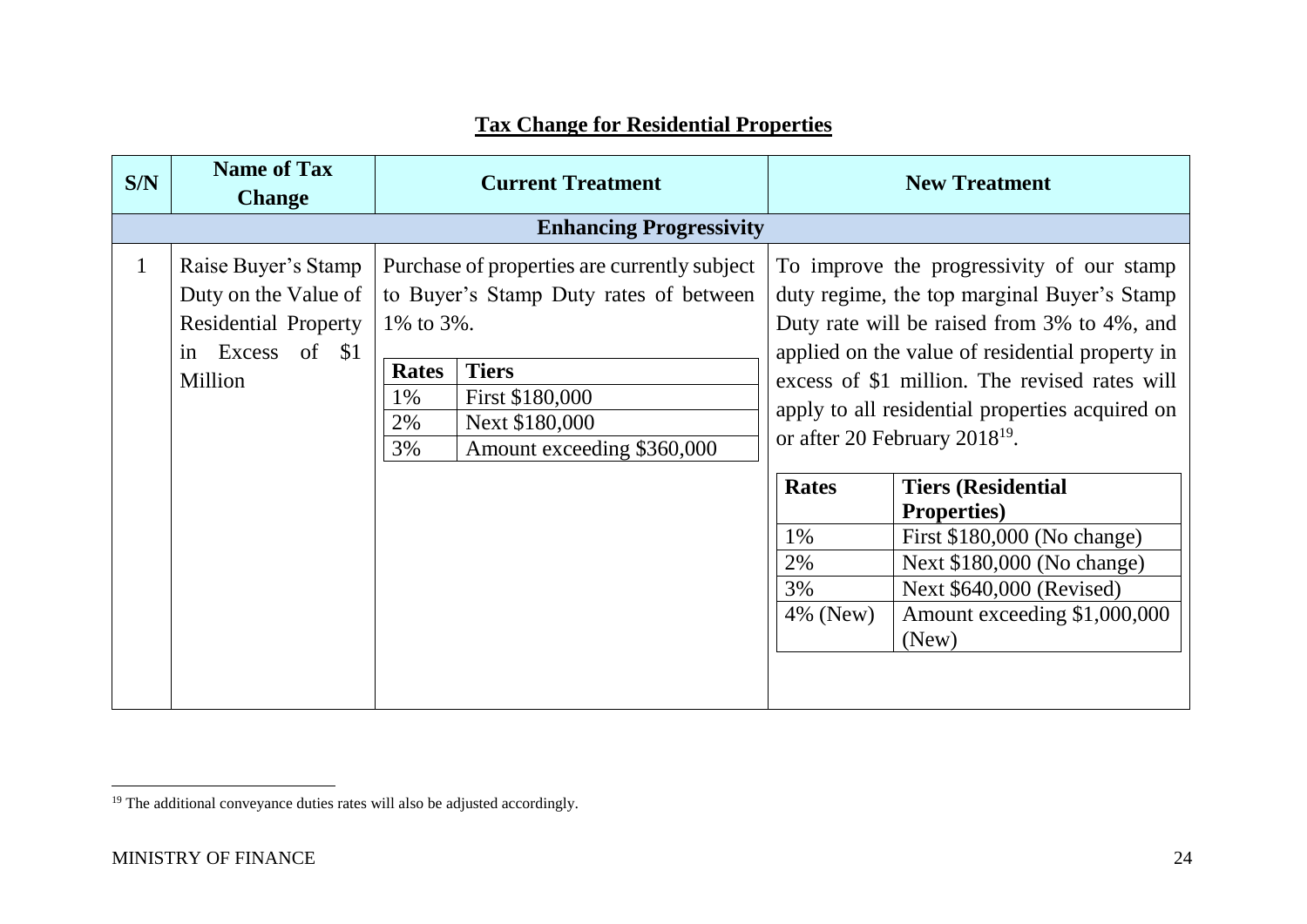| S/N | <b>Name of Tax</b><br><b>Change</b> | <b>Current Treatment</b> | <b>New Treatment</b>                                                              |  |
|-----|-------------------------------------|--------------------------|-----------------------------------------------------------------------------------|--|
|     |                                     |                          | The Buyer's Stamp Duty rates for non-<br>residential properties remain unchanged. |  |
|     |                                     |                          | Further details of this measure can be found at<br>https://www.iras.gov.sg.       |  |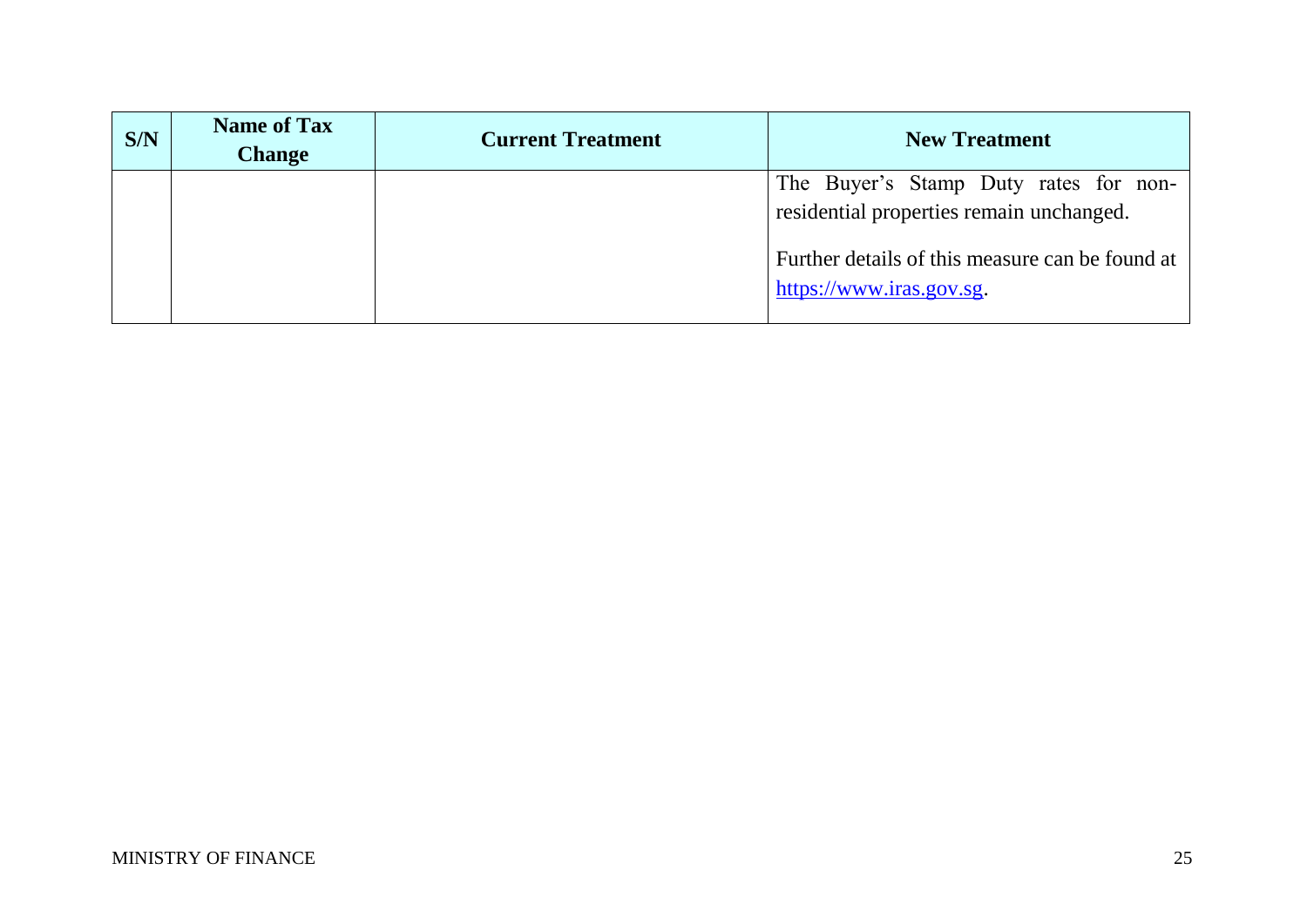## **Excise Duties for Tobacco Products**

To discourage the consumption of tobacco products among Singaporeans, we will raise the excise duties by 10% across all tobacco products:

- a. **Cigarettes and other manufactured tobacco:** From \$388/kgm or 38.8 cents/stick of cigarette to \$427/kgm or 42.7 cents/stick of cigarette.
- b. **Beedies, Ang Hoon and smokeless tobacco**: From \$299/kgm to \$329/kgm.
- c. **Unmanufactured and cut tobacco and other tobacco refuse**: From \$352/kgm to \$388/kgm.

These tax changes will take effect from 19 February 2018.

| <b>HS Code</b>                                    | <b>Product Description</b>                                            | <b>Current</b><br><b>Excise Rate</b>              | <b>New Excise</b><br>Rate                                                        |  |  |  |  |  |
|---------------------------------------------------|-----------------------------------------------------------------------|---------------------------------------------------|----------------------------------------------------------------------------------|--|--|--|--|--|
| <b>Cigarettes and Other Manufactured Tobacco:</b> |                                                                       |                                                   |                                                                                  |  |  |  |  |  |
| 2402.20.20                                        | Clove cigarettes                                                      | 38.8 cents for                                    | 42.7 cents for<br>every gram or<br>part thereof of<br>each stick of<br>cigarette |  |  |  |  |  |
| 2402.20.90                                        | Other cigarettes containing<br>tobacco                                | every gram or<br>part thereof of<br>each stick of |                                                                                  |  |  |  |  |  |
| 2402.90.20                                        | Cigarettes of tobacco substitutes                                     | cigarette                                         |                                                                                  |  |  |  |  |  |
| 2402.10.00                                        | Cigars cheroots $\&$ cigarillos<br>containing tobacco                 | \$388/kgm                                         | \$427/kgm                                                                        |  |  |  |  |  |
| 2402.90.10                                        | Cigars cheroots $\&$ cigarillos of<br>tobacco substitutes             |                                                   |                                                                                  |  |  |  |  |  |
| 2403.11.00                                        | Water pipe tobacco specified in<br>Subheading Note 1 to Chapter<br>24 |                                                   |                                                                                  |  |  |  |  |  |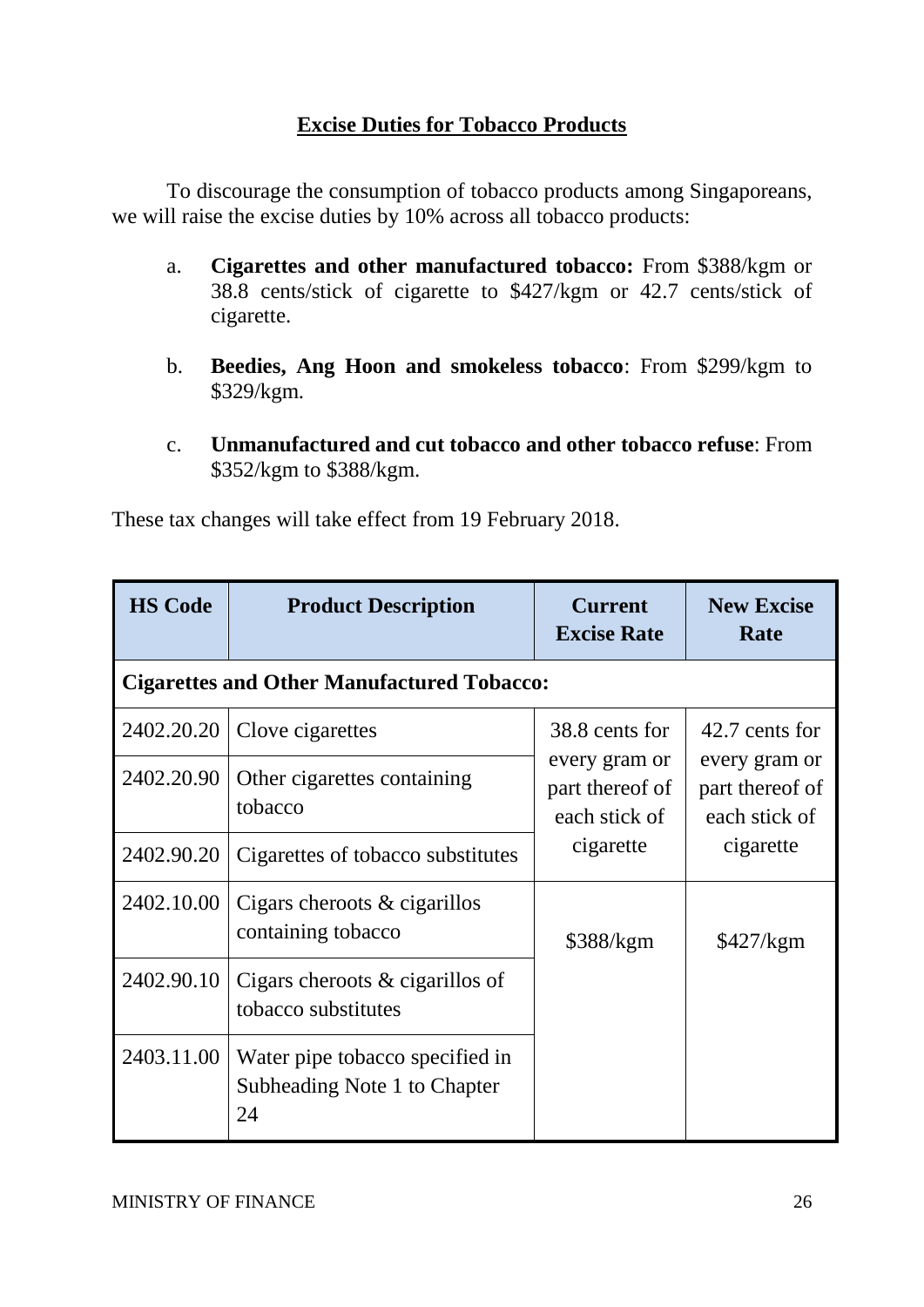| <b>HS Code</b>                                                 | <b>Product Description</b>                                                                | <b>Current</b><br><b>Excise Rate</b> | <b>New Excise</b><br>Rate |  |  |  |  |
|----------------------------------------------------------------|-------------------------------------------------------------------------------------------|--------------------------------------|---------------------------|--|--|--|--|
| 2403.19.19                                                     | Other smoking tobacco packed<br>for retail sale                                           |                                      |                           |  |  |  |  |
| 2403.19.90                                                     | Other smoking tobacco not<br>packed for retail sale                                       |                                      |                           |  |  |  |  |
| 2403.91.10                                                     | Homogenised or reconstituted<br>tobacco packed for retail sale                            |                                      |                           |  |  |  |  |
| 2403.91.90                                                     | Homogenised or reconstituted<br>tobacco not packed for retail sale                        |                                      |                           |  |  |  |  |
| 2403.99.30                                                     | Manufactured tobacco<br>substitutes                                                       |                                      |                           |  |  |  |  |
| 2403.99.40                                                     | Snuff whether or not dry                                                                  |                                      |                           |  |  |  |  |
| 2403.99.90                                                     | Other manufactured tobacco not<br>for smoking                                             |                                      |                           |  |  |  |  |
|                                                                | <b>Beedies, Ang Hoon and Smokeless Tobacco:</b>                                           |                                      |                           |  |  |  |  |
| 2402.20.10                                                     | Beedies cigarettes                                                                        |                                      |                           |  |  |  |  |
|                                                                | 2403.19.11 Ang Hoon packed for retail sale                                                | \$299/kgm                            | \$329/kgm                 |  |  |  |  |
| 2403.99.50                                                     | Chewing and sucking tobacco<br>excluding snuff                                            |                                      |                           |  |  |  |  |
| <b>Unmanufactured and Cut Tobacco and Other Tobacco Refuse</b> |                                                                                           |                                      |                           |  |  |  |  |
| 2401.10.10                                                     | Tobacco, unmanufactured, not<br>stemmed/stripped, Virginia<br>type, flue-cured            | \$352/kgm                            | \$388/kgm                 |  |  |  |  |
| 2401.10.20                                                     | Tobacco, unmanufactured, not<br>stemmed/stripped, Virginia<br>type, other than flue-cured |                                      |                           |  |  |  |  |
| 2401.10.40                                                     | Tobacco, unmanufactured, not<br>stemmed/stripped, Burley type                             |                                      |                           |  |  |  |  |